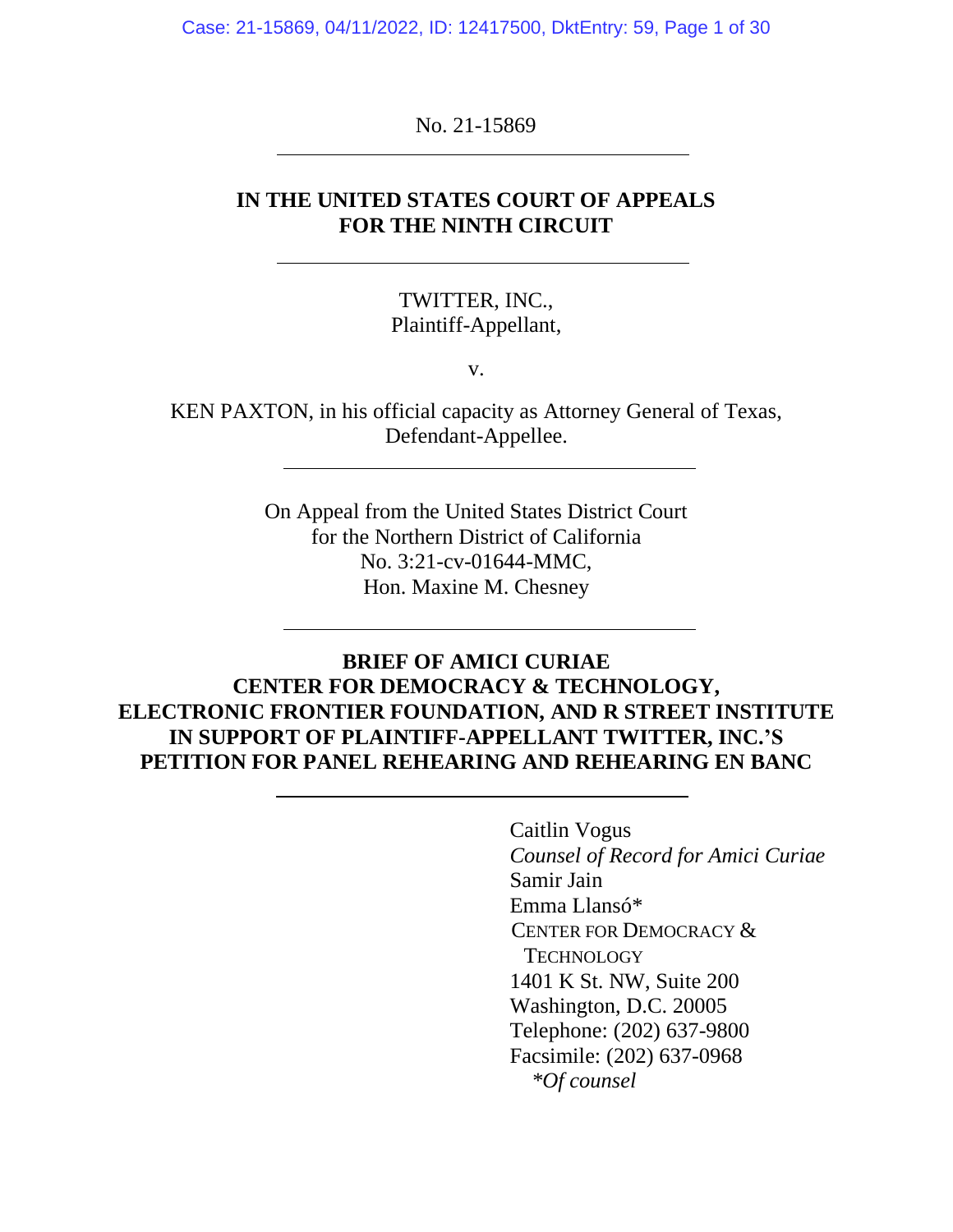### **CORPORATE DISCLOSURE STATEMENTS**

Center for Democracy & Technology has no parent corporation and, because it is a non-stock corporation, no publicly held corporation owns 10% or more of its stock.

Pursuant to Rule 26.1 of the Federal Rules of Appellate Procedure, Amicus Curiae Electronic Frontier Foundation states that it does not have a parent corporation and that no publicly held corporation owns 10% or more of its stock.

The R Street Institute has no parent corporation and issues no stock.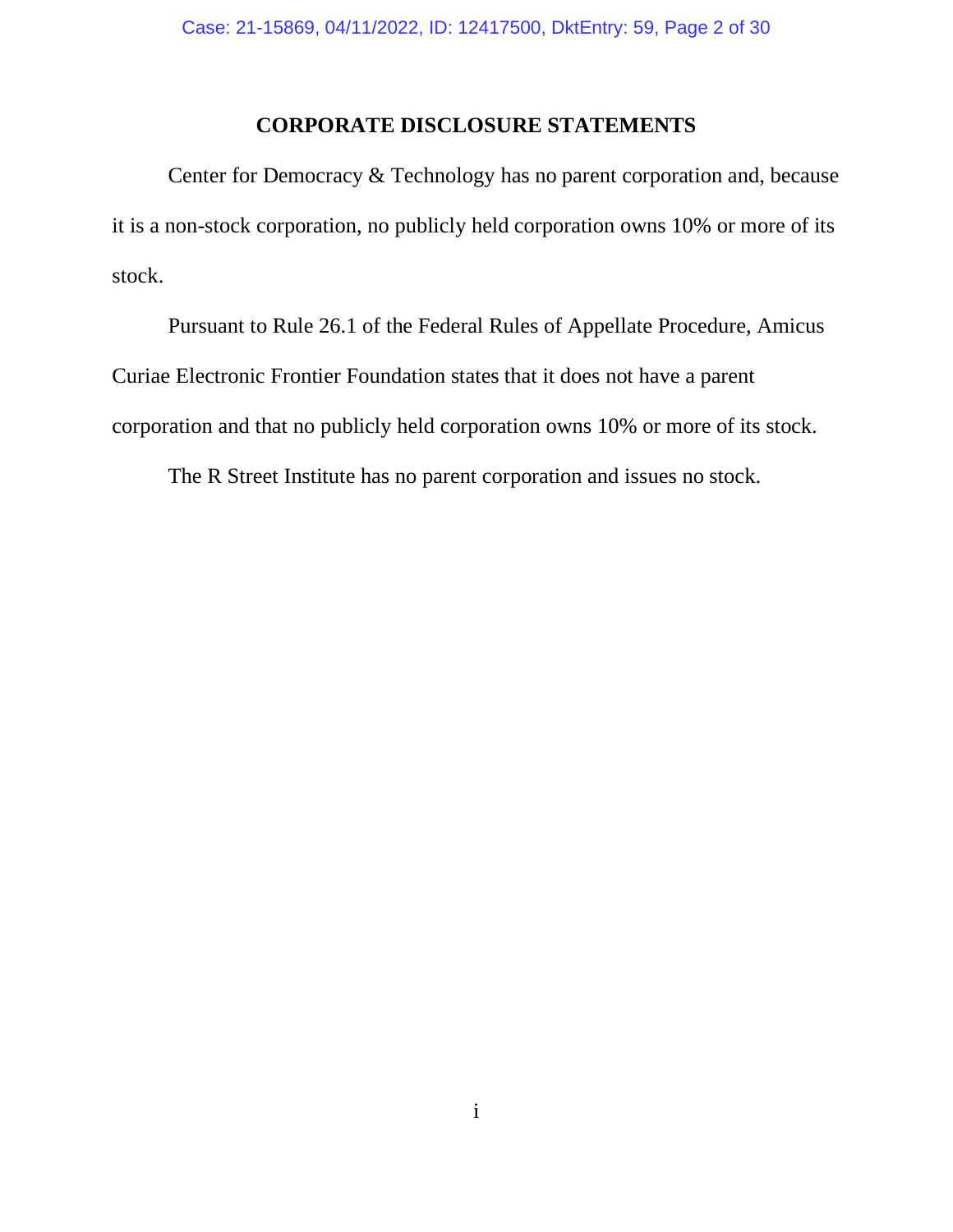# **TABLE OF CONTENTS**

|                                                                                                                                                                                                                              | STATEMENT OF IDENTITY AND INTEREST OF AMICI CURIAE 1                                                                                                                              |  |
|------------------------------------------------------------------------------------------------------------------------------------------------------------------------------------------------------------------------------|-----------------------------------------------------------------------------------------------------------------------------------------------------------------------------------|--|
|                                                                                                                                                                                                                              |                                                                                                                                                                                   |  |
|                                                                                                                                                                                                                              |                                                                                                                                                                                   |  |
|                                                                                                                                                                                                                              |                                                                                                                                                                                   |  |
|                                                                                                                                                                                                                              |                                                                                                                                                                                   |  |
| Whether a host of user-generated content can challenge a retaliatory<br>I.<br>investigation that chills its content moderation decisions before the<br>investigation is concluded is a question of exceptional importance to |                                                                                                                                                                                   |  |
|                                                                                                                                                                                                                              | A. The public benefits from the availability of online services that<br>take different approaches to hosting user-generated speech and                                            |  |
| <b>B.</b>                                                                                                                                                                                                                    | A retaliatory government investigation into a host's content<br>moderation decisions chills content moderation from the moment                                                    |  |
| $\mathcal{C}$ .                                                                                                                                                                                                              | The Panel decision, if permitted to stand, will harm the                                                                                                                          |  |
| D.                                                                                                                                                                                                                           | The Panel decision gives inadequate weight to hosts' First                                                                                                                        |  |
| E.                                                                                                                                                                                                                           | The Panel decision will encourage the trend of government<br>officials using investigatory powers to retaliate against and<br>censor content moderation decisions with which they |  |
|                                                                                                                                                                                                                              |                                                                                                                                                                                   |  |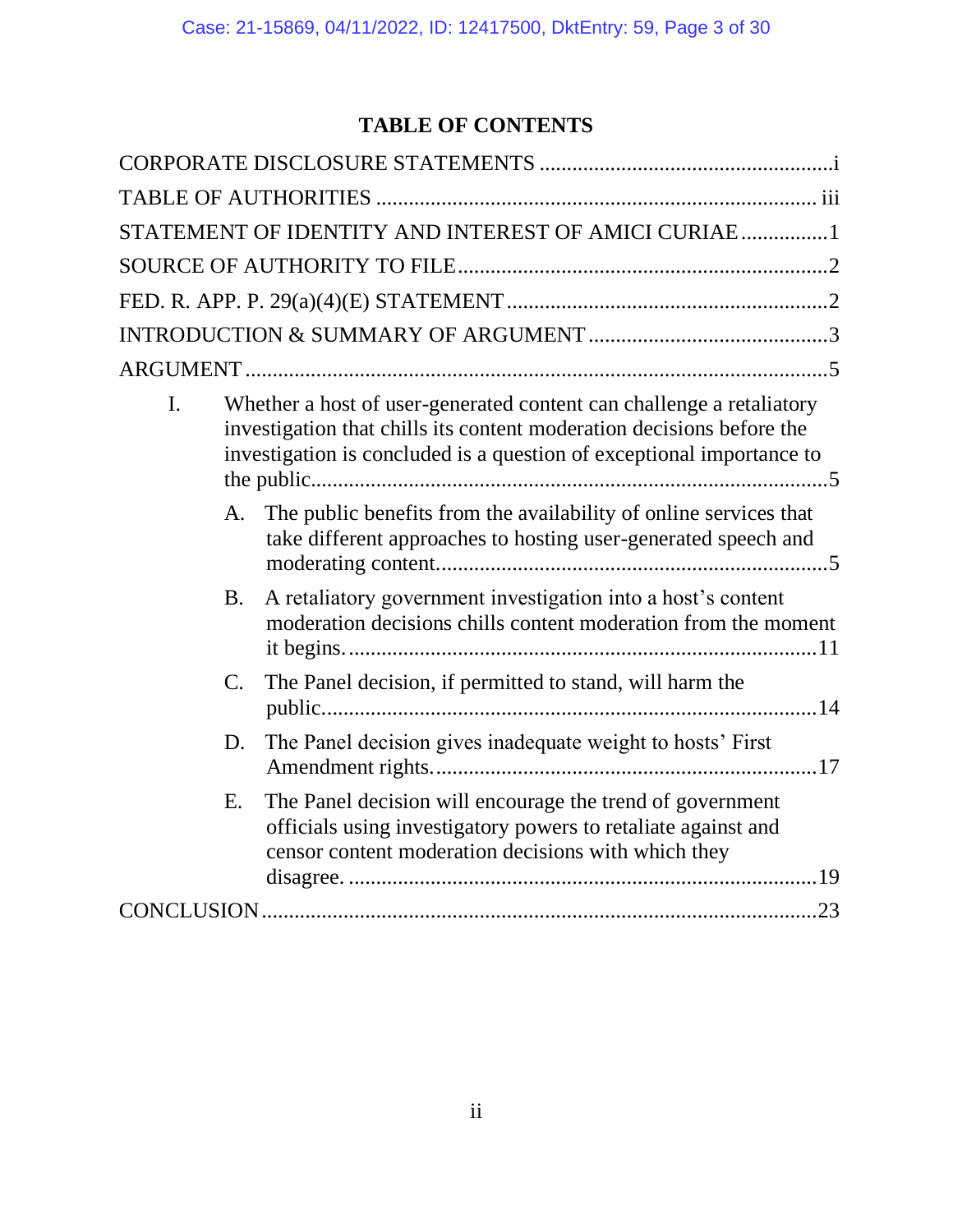# **TABLE OF AUTHORITIES**

# **CASES**

| AP v. Otter, 682 F.3d 821, 826 (9th Cir. 2012), amended by AP v. Otter, 2012 U.S.                                                                      |
|--------------------------------------------------------------------------------------------------------------------------------------------------------|
|                                                                                                                                                        |
|                                                                                                                                                        |
|                                                                                                                                                        |
|                                                                                                                                                        |
| Hurley v. Irish-Am. Gay, Lesbian, & Bisexual Grp. of Bos.,                                                                                             |
|                                                                                                                                                        |
|                                                                                                                                                        |
| NetChoice, LLC v. Moody, 546 F. Supp. 3d 1082 (N.D. Fla. 2021), appeal                                                                                 |
| NetChoice, LLC v. Paxton, 2021 U.S. Dist. LEXIS 233460 (W.D. Tex. Dec. 1,                                                                              |
|                                                                                                                                                        |
| <b>STATUTES</b>                                                                                                                                        |
|                                                                                                                                                        |
|                                                                                                                                                        |
|                                                                                                                                                        |
|                                                                                                                                                        |
|                                                                                                                                                        |
| <b>OTHER AUTHORITIES</b>                                                                                                                               |
|                                                                                                                                                        |
|                                                                                                                                                        |
| Christine Lagorio-Chafkin, "A 'Holy Shit' Moment": How Steve Huffman and<br>Alexis Ohanian Built Reddit, the "Front Page of the Internet", Vanity Fair |
|                                                                                                                                                        |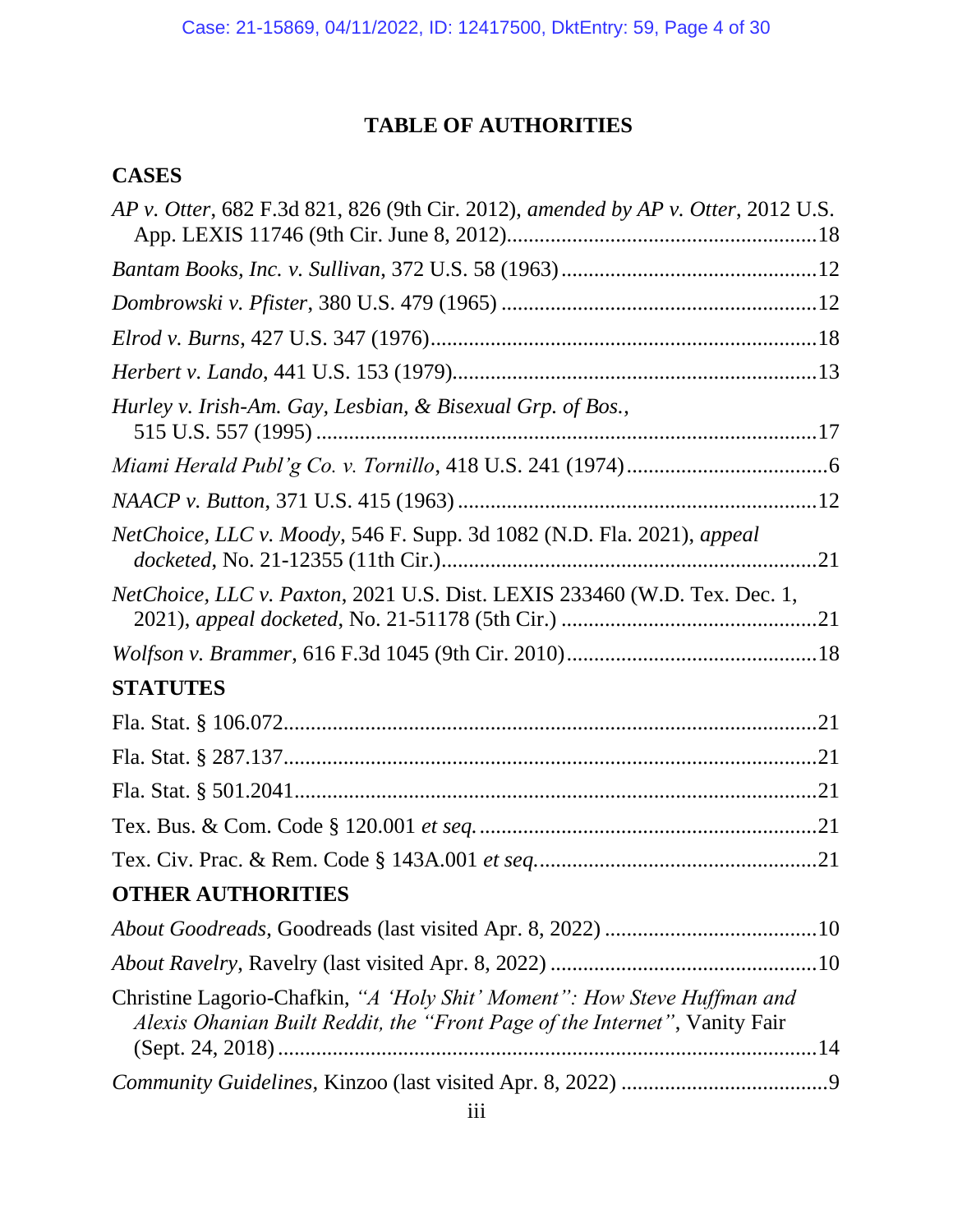| Craig Silverman, Pinterest is Blocking Coronavirus Searches, and People are Very                                                                     |
|------------------------------------------------------------------------------------------------------------------------------------------------------|
| Cristiano Lima, D.C. AG Subpoenas Facebook in Escalating Probe of Covid-19                                                                           |
| Elizabeth Dwoskin et al., Major Social Media Platforms Ban Russian State Media                                                                       |
| Eric Goldman, Content Moderation Remedies,                                                                                                           |
| Eugene Volokh, New Colorado Bill Would Create Commission to Restrict "Hate<br>Speech," "Fake News," "Conspiracy Theories" on Social Media Platforms, |
|                                                                                                                                                      |
|                                                                                                                                                      |
| Guy Rosen & Monika Bickert, Our Response to the Violence in Washington, Meta                                                                         |
| Hannah Bloch-Wehba, Automation in Moderation,                                                                                                        |
| Harassment & Cyberbullying Policies, YouTube (last visited Apr. 8, 2022)10                                                                           |
|                                                                                                                                                      |
| Introducing the Twitch Safety Advisory Council, Twitch (May 14, 2020) 7                                                                              |
| Kate Klonick, The New Governors: The People, Rules, and Processes Governing                                                                          |
| Kyle Vanhemert, A Social Network Designed to Combat Depression, Wired (Apr.                                                                          |
| Lawrence Andrea, AG Todd Rokita Investigating Big Tech Over What He Says is<br>Conservative 'Censorship', Indianapolis Star (Apr. 7, 2021)21         |
| Matt Binder, What Social Media Platforms are Doing to Stop Misinformation<br>About Russia's Invasion Of Ukraine, Mashable (Mar. 3, 2022) 16          |
| Nellie Bowles, The Complex Debate Over Silicon Valley's Embrace of Content                                                                           |
| Olivia Solon, Jeff Sessions Looks into Concerns Social Media Firms 'Stifle' Free                                                                     |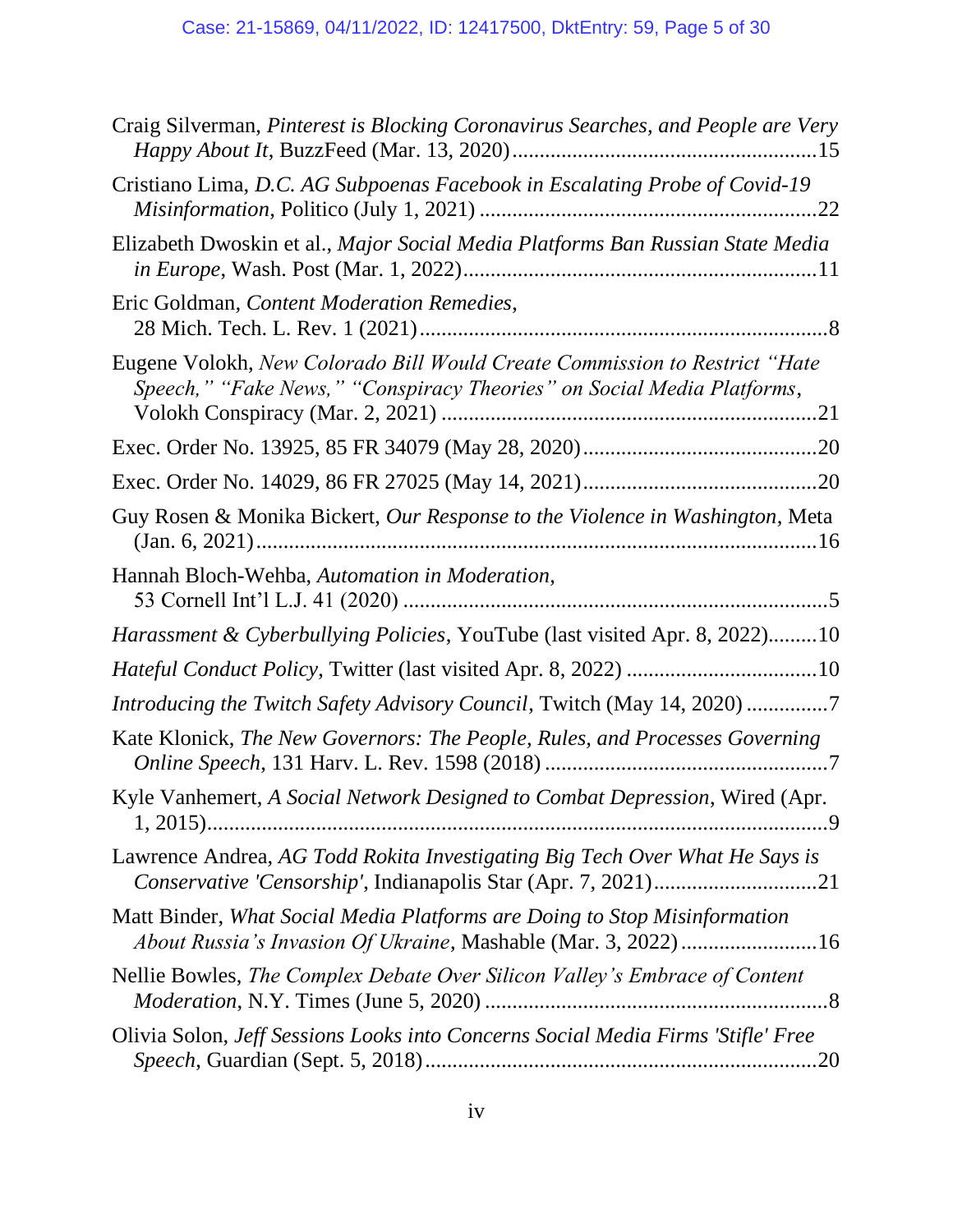| Russia, Ukraine, and Social Media and Messaging Apps, Human Rights Watch                                                                   |
|--------------------------------------------------------------------------------------------------------------------------------------------|
| Sean Peek, 3 Examples of Venture Capital Due Diligence Checklists, U.S.                                                                    |
| Seny Kamara et al., Outside Looking In: Approaches to Content Moderation in                                                                |
| Sheera Frenkel & Cecilia Kang, Mark Zuckerberg and Sheryl Sandberg's                                                                       |
|                                                                                                                                            |
| Tony Romm, Trump's Economic Adviser: 'We're Taking a Look' at Whether<br>Google Searches Should be Regulated, Wash. Post (Aug. 28, 2018)20 |
|                                                                                                                                            |
| Twitter Safety, An Update Following the Riots in Washington, DC, Twitter (Jan.                                                             |
| Will Duffield, Two Cheers For Unfiltered Information, Techdirt                                                                             |
| <b>RULES</b>                                                                                                                               |
|                                                                                                                                            |
|                                                                                                                                            |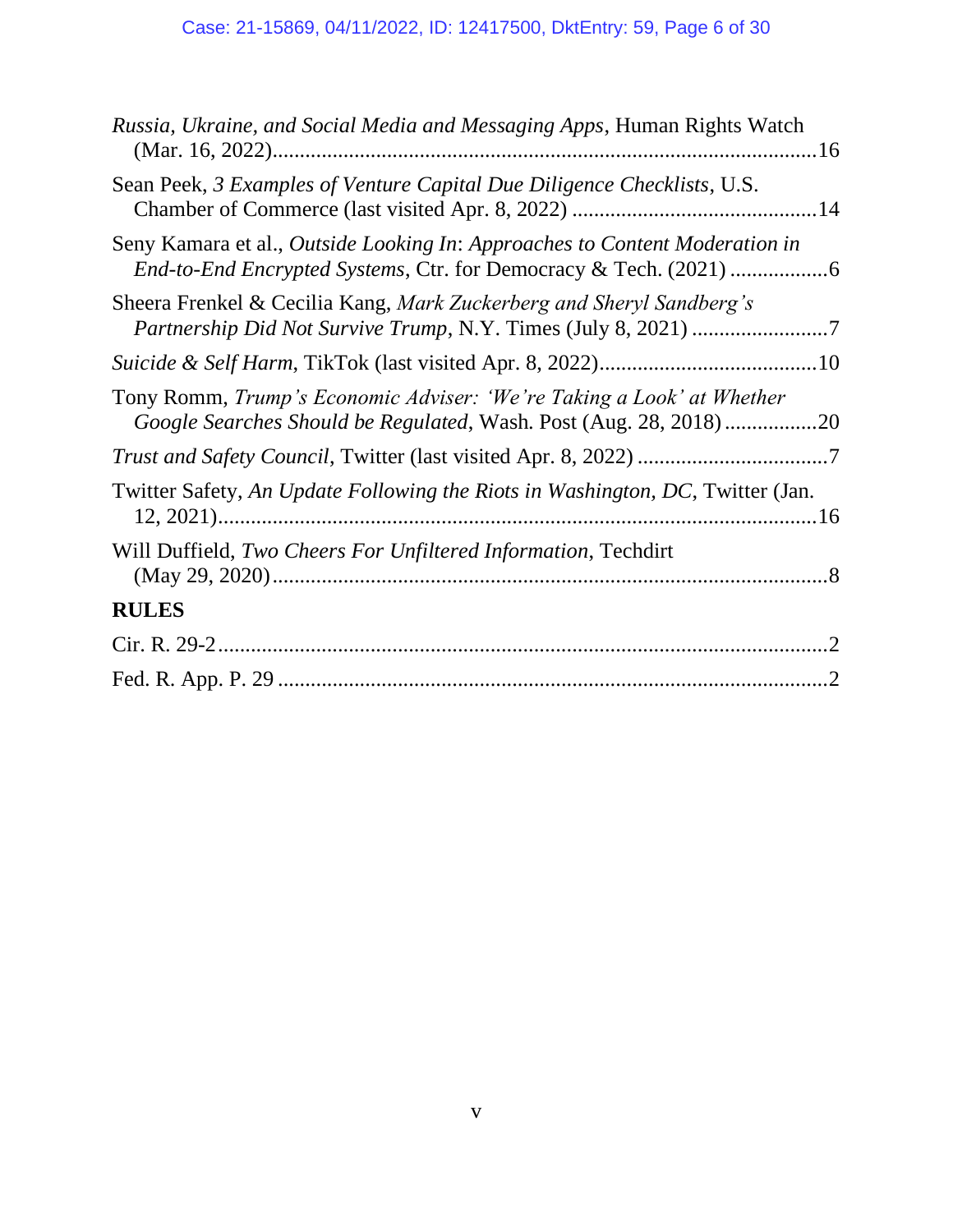### **STATEMENT OF IDENTITY AND INTEREST OF AMICI CURIAE**

Amici curiae are the Center for Democracy & Technology (CDT), Electronic Frontier Foundation (EFF), and R Street Institute.

CDT is a non-profit public interest organization. For more than 25 years, CDT has represented the public's interest in an open, decentralized internet and worked to ensure that the constitutional and democratic values of free expression and privacy are protected in the digital age. CDT regularly advocates in support of individuals' First Amendment rights and protections for online speech before legislatures, regulatory agencies, and courts.

EFF is a San Francisco-based, member-supported, nonprofit civil liberties organization that has worked for over 30 years to protect free speech, privacy, security, and innovation in the digital world. With over 35,000 members, and harnessing the talents of lawyers, activists, and technologists, EFF represents the interests of technology users in court cases and broader policy debates regarding the application of law to the internet and other technologies.

The R Street Institute is a nonprofit, nonpartisan public-policy research organization. R Street's mission is to engage in policy research and educational outreach that promotes free markets as well as limited yet effective government,

1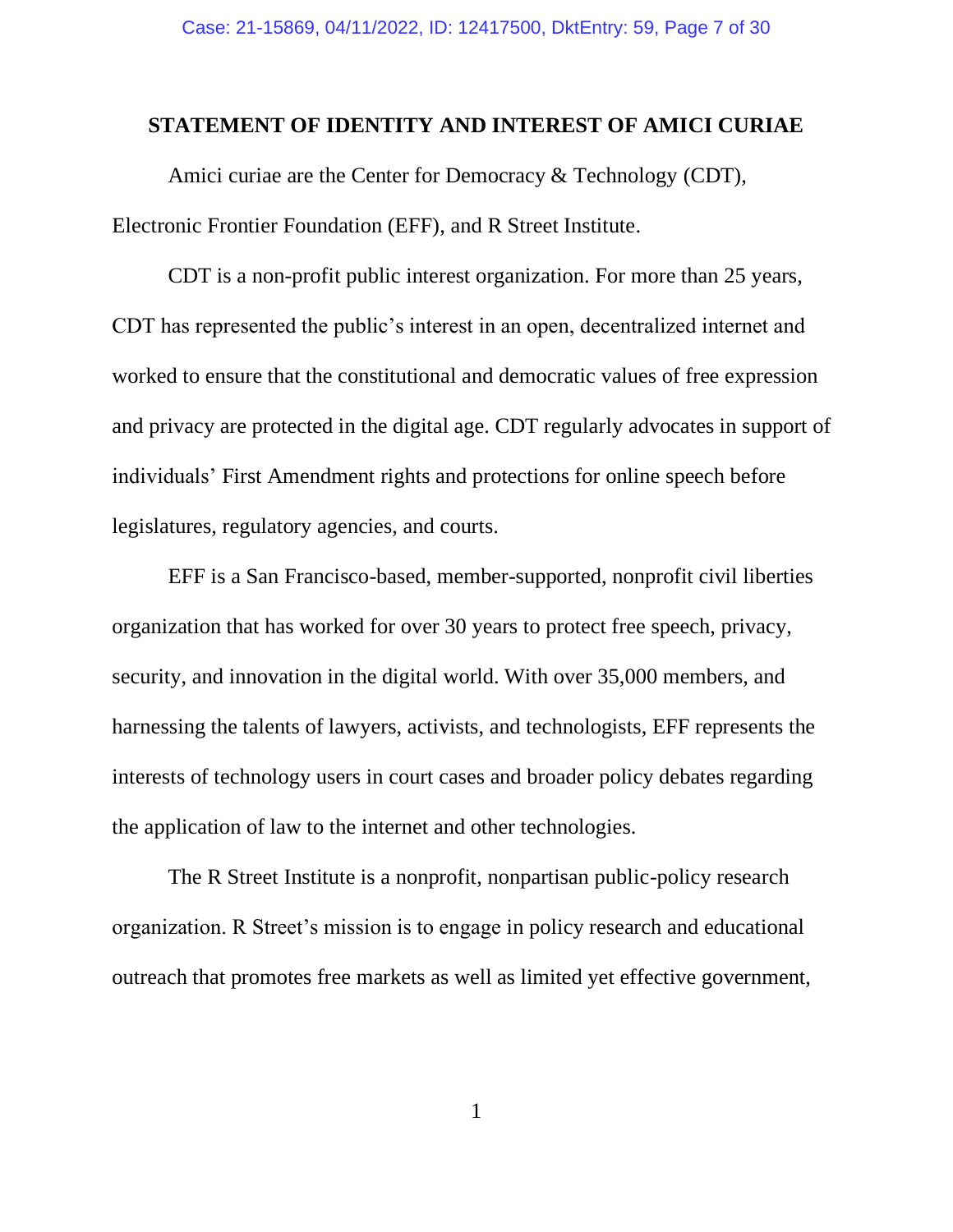including properly calibrated legal and regulatory frameworks that support economic growth and individual liberty.

# **SOURCE OF AUTHORITY TO FILE**

Counsel for Plaintiff-Appellant consents to the filing of this brief. Counsel for Defendant-Appellee consents to the timely filing of this brief. *See* Cir. R. 29-  $2(a)$ .

# **FED. R. APP. P. 29(A)(4)(E) STATEMENT**

Amici declare that:

- 1. no party's counsel authored the brief in whole or in part;
- 2. no party or party's counsel contributed money intended to fund preparing or submitting the brief; and
- 3. no person, other than amici, their members, or their counsel,

contributed money intended to fund preparing or submitting the brief.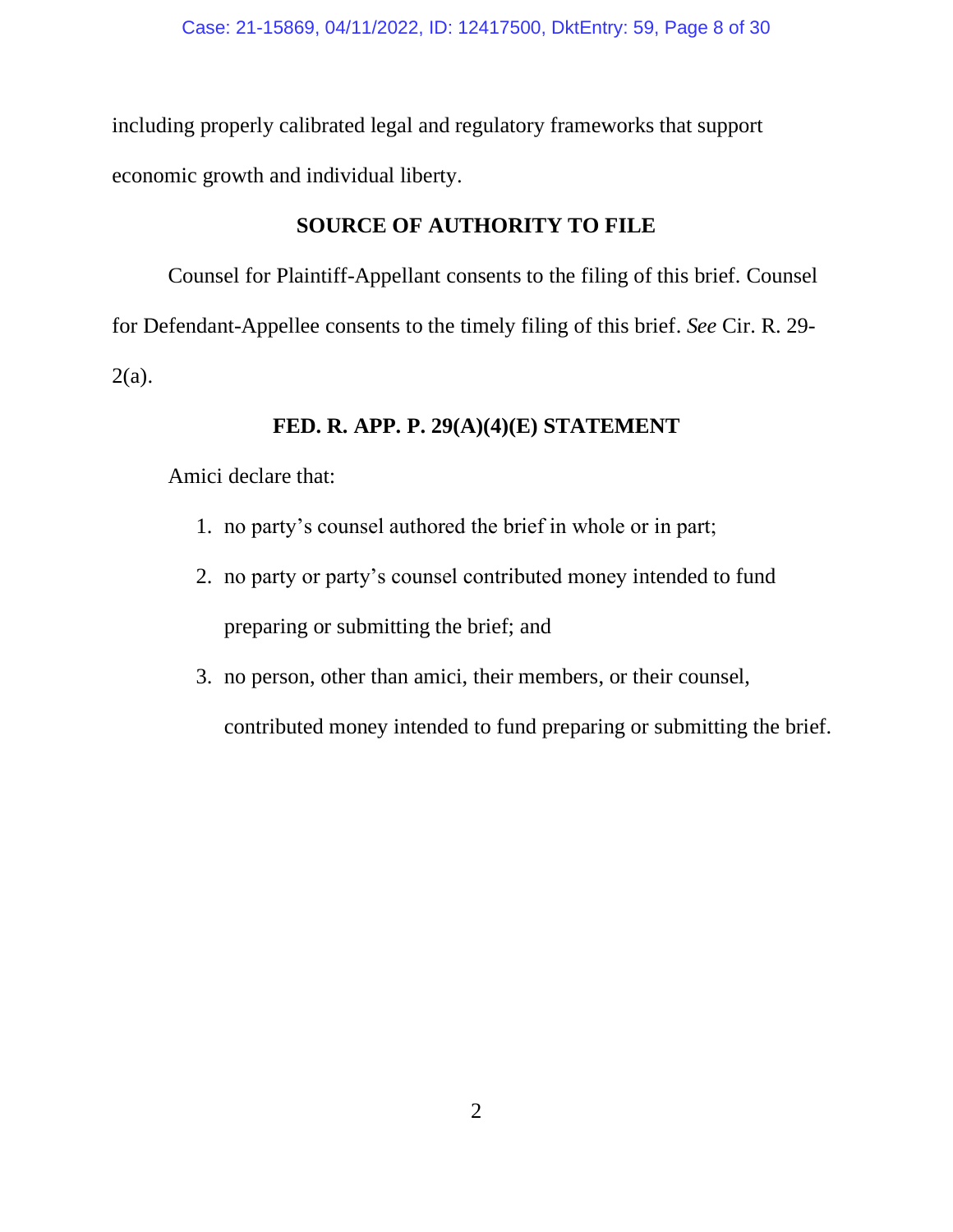#### **INTRODUCTION & SUMMARY OF ARGUMENT**

At issue in this case is a question of exceptional importance to internet users and the public: whether an online host of user-generated content may challenge a publicly-announced government investigation and Civil Investigatory Demand (CID) issued in retaliation for its content moderation decisions, before the investigation is concluded or the CID is enforced.

Online hosts of user-generated content like Appellant Twitter, Inc. make editorial judgments about what content to allow or forbid, highlight or deprioritize, label, or otherwise moderate. These decisions shape both the types of speech in which users can engage and the information they receive when using online services. Users benefit when hosts engage in content moderation to create environments designed for particular audiences, tailor their services to users' specific interests, or moderate content that users do not wish to see. Moreover, users benefit when different hosts can offer a diverse range of services, free from unconstitutional government interference, from which users can choose.

A government official's investigation into a host's content moderation decisions begun because the official disagrees with particular content moderation decisions stands to inhibit the host's content moderation—and indeed is designed to do so. In this case, AG Paxton explicitly connected his investigation to Twitter's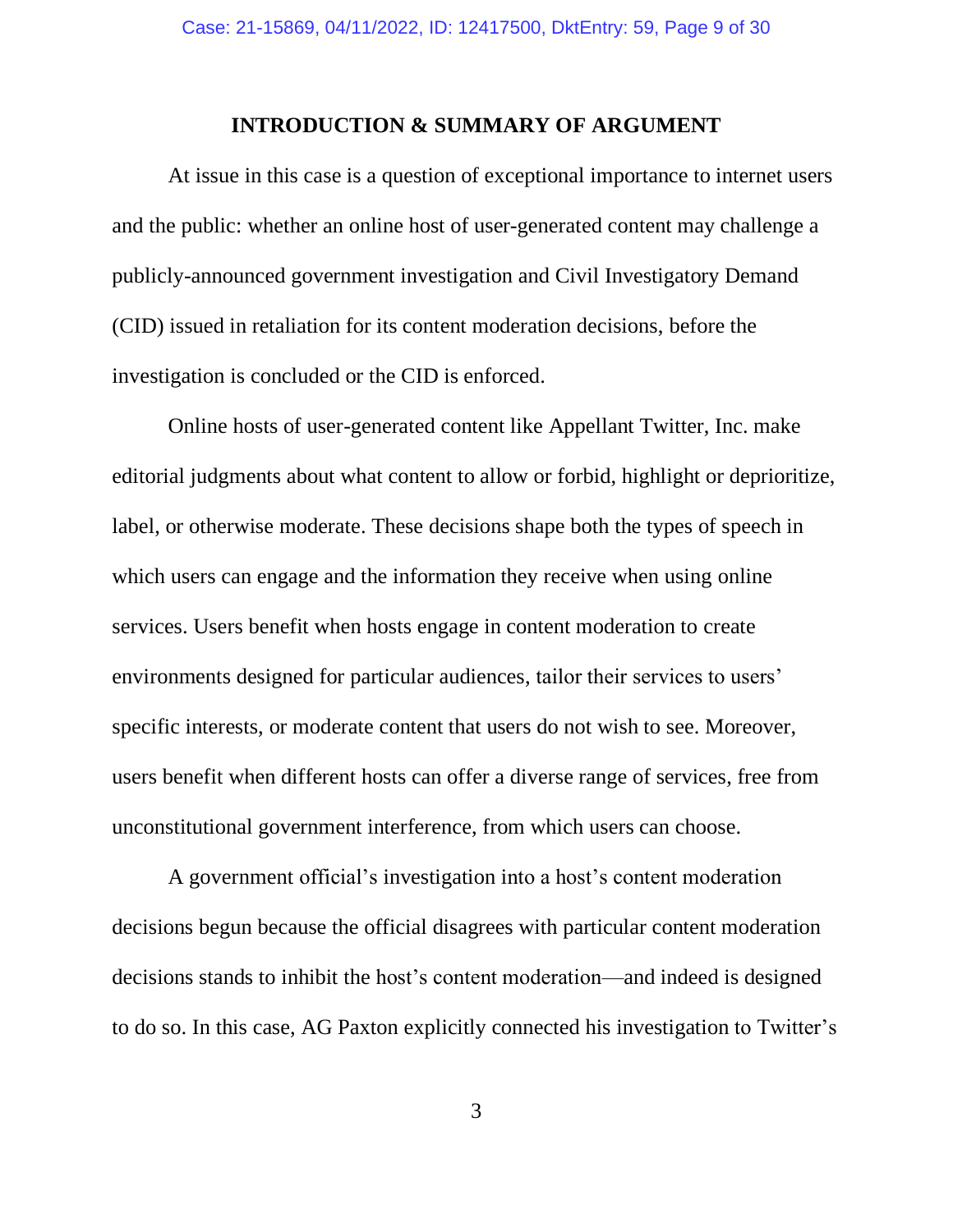#### Case: 21-15869, 04/11/2022, ID: 12417500, DktEntry: 59, Page 10 of 30

decision to permanently suspend then-President Trump's account. As soon as AG Paxton announced his investigation and issued the CID seeking internal documents concerning Twitter's content moderation decisions, Twitter understood that similar decisions going forward risked adding fuel to the investigatory fire, that ongoing internal deliberations about content moderation rules or decisions would be subject to discovery under the CID and second-guessing by AG Paxton, and that it could minimize its legal, reputational, and financial risks by engaging in self-censorship along the lines indicated by AG Paxton.

If permitted to stand, the decision of the Panel of this Court dismissing Twitter's claim on prudential ripeness grounds will allow AG Paxton and other government officials to wield their investigatory powers to chill hosts' content moderation. The CID chilled Twitter from exercising its First Amendment protected right to engage in content moderation from the moment it was issued. Requiring Twitter to await a possible enforcement action at the conclusion of AG Paxton's investigation or until the CID is enforced to challenge it harms both the public and Twitter's First Amendment rights.

AG Paxton's investigation is not occurring in a vacuum. Rather, it is part of a trend of government officials in the United States using investigations to pressure or punish hosts for making content moderation decisions with which they disagree.

4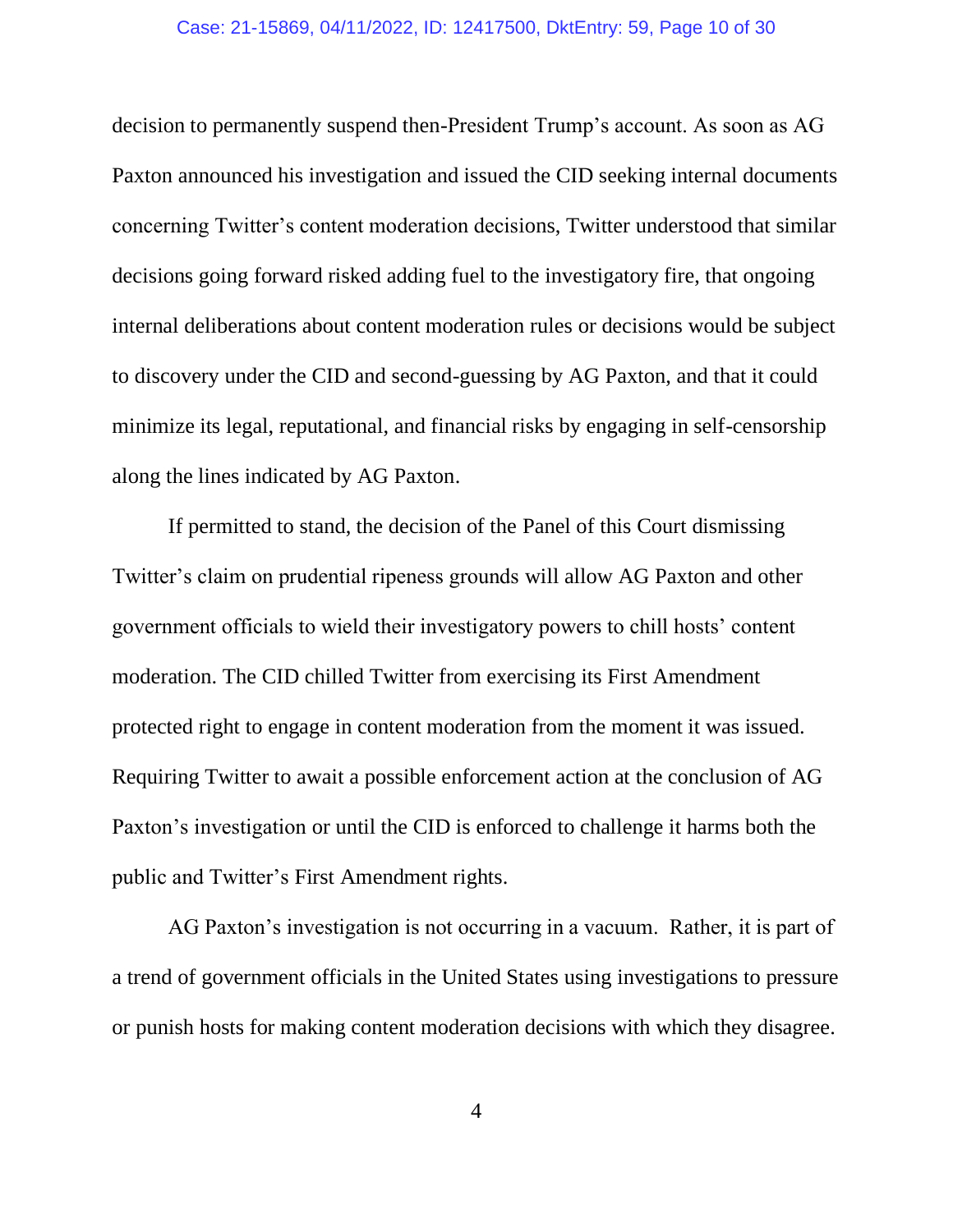For these reasons, the question of whether a host may bring a pre-

enforcement challenge to a retaliatory CID designed to chill its content moderation decisions is one of exceptional importance to the public. The Court should grant Twitter's petition for panel rehearing and rehearing en banc.

# **ARGUMENT**

# **I. Whether a host of user-generated content can challenge a retaliatory investigation that chills its content moderation decisions before the investigation is concluded is a question of exceptional importance to the public.**

A. The public benefits from the availability of online services that take different approaches to hosting user-generated speech and moderating content.

"Content moderation" is the set of policies, systems, and tools that online hosts use to decide what user-generated content or accounts to publish, remove, amplify, or manage. *See* Hannah Bloch-Wehba, *Automation in Moderation*, 53 Cornell Int'l L.J. 41, 42, 48 (2020). The process of content moderation can be thought of as occurring in phases: defining permissible and impermissible content; detecting content that may violate a host's policies or law; evaluating that content to determine whether it in fact violates a host's policies or the law; taking an enforcement action against violative content; allowing users to appeal or otherwise seek review of content moderation decisions that they believe are erroneous; and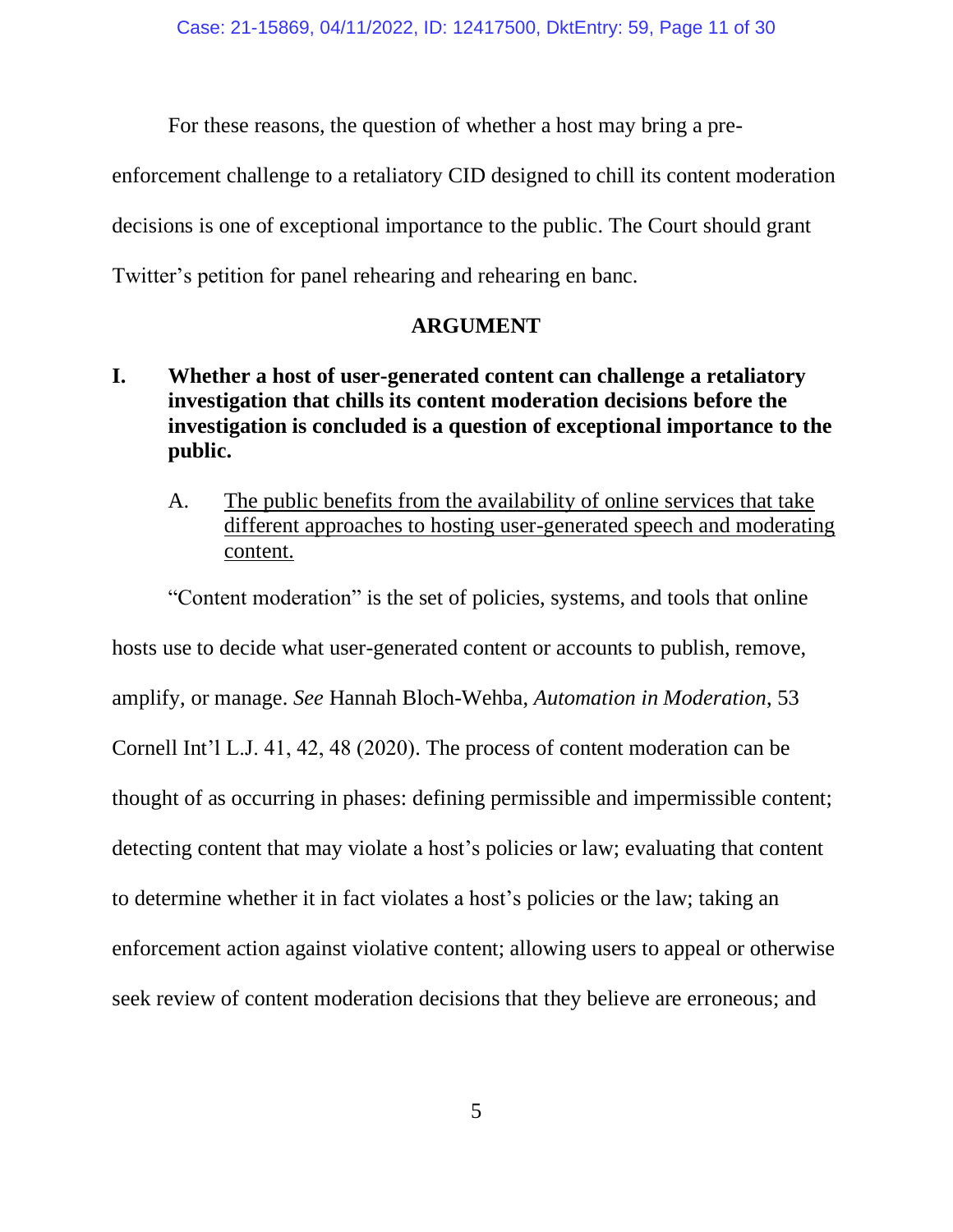#### Case: 21-15869, 04/11/2022, ID: 12417500, DktEntry: 59, Page 12 of 30

educating users about content moderation policies and their enforcement. Seny Kamara et al., *Outside Looking In*: *Approaches to Content Moderation in End-to-End Encrypted Systems*, Ctr. for Democracy & Tech. 9–11 (2021). 1

Each of these phases require hosts to make judgments about what content they wish to allow or forbid on their services, or how to display or arrange it. Because content moderation requires innumerable exercises of editorial discretion, the First Amendment protects online companies' decisions about what usergenerated content to host. *See* Br. of Amici Curiae Reporters Comm. for Freedom of the Press & Media Law Resource Ctr., Inc. in Support of Pl.-Appellant, No. 21- 15869 (9th Cir.), ECF No. 23; *Miami Herald Publ'g Co. v. Tornillo*, 418 U.S. 241, 258 (1974).

For example, during the definitional phase, some hosts develop a content policy, *i.e.*, a set of rules about what content is and is not allowed on their platforms. Kamara et al., *supra*, at 9. Hosts may engage in significant internal

<sup>1</sup> [https://cdt.org/wp-content/uploads/2021/08/CDT-Outside-Looking-In-](https://cdt.org/wp-content/uploads/2021/08/CDT-Outside-Looking-In-Approaches-to-Content-Moderation-in-End-to-End-Encrypted-Systems.pdf)[Approaches-to-Content-Moderation-in-End-to-End-Encrypted-Systems.pdf](https://cdt.org/wp-content/uploads/2021/08/CDT-Outside-Looking-In-Approaches-to-Content-Moderation-in-End-to-End-Encrypted-Systems.pdf) [\[https://perma.cc/GA99-RR7A\]](https://perma.cc/GA99-RR7A).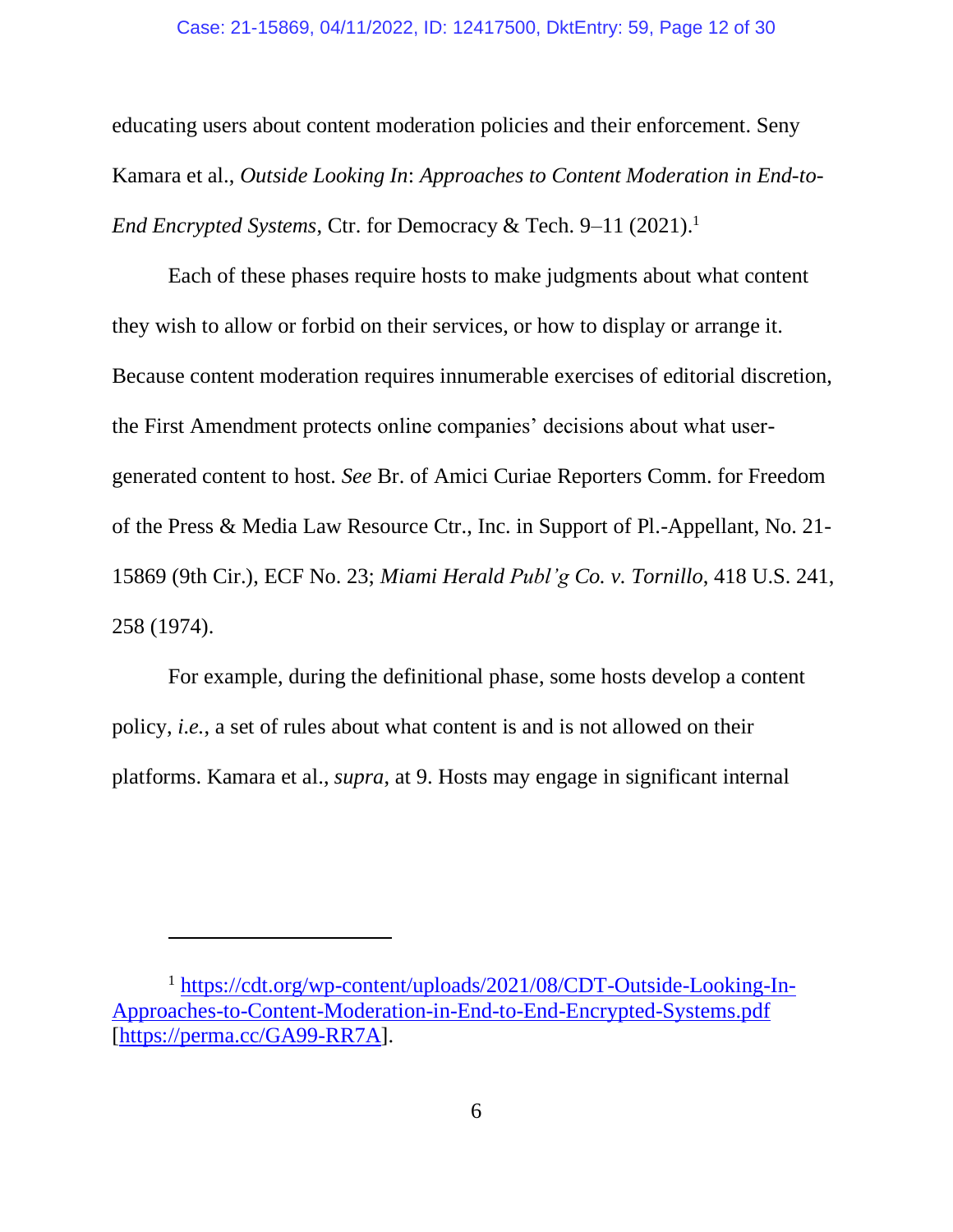discussion and debate, conduct internal and external research, $2$  and write multiple drafts before determining their content policies. *See* Kate Klonick, *The New Governors: The People, Rules, and Processes Governing Online Speech*, 131 Harv. L. Rev. 1598, 1631–35 (2018). During the evaluation phase, hosts must decide whether particular content violates its policies, which may involve deliberation and debate. *See, e.g.*, Sheera Frenkel & Cecilia Kang, *Mark Zuckerberg and Sheryl Sandberg's Partnership Did Not Survive Trump*, N.Y. Times (July 8, 2021)<sup>3</sup> (describing Facebook employees' deliberations about whether a doctored video of House Speaker Nancy Pelosi should be removed from the service). And, during the enforcement phase, hosts must decide what action to take, which may involve not just a binary decision of whether to take down content or allow it to remain on a service, but also whether to take other actions to change

<sup>2</sup> Some hosts have formed councils of independent experts to advise them on their content moderation policies. Amicus CDT is a member of the Twitch Safety Advisory Council and Twitter Trust and Safety Council. *See Introducing the Twitch Safety Advisory Council*, Twitch (May 14, 2020), [https://blog.twitch.tv/en/2020/05/14/introducing-the-twitch-safety-advisory](https://blog.twitch.tv/en/2020/05/14/introducing-the-twitch-safety-advisory-council/)[council/](https://blog.twitch.tv/en/2020/05/14/introducing-the-twitch-safety-advisory-council/) [\[https://perma.cc/43XH-HA8S\]](https://perma.cc/43XH-HA8S); *Trust and Safety Council*, Twitter (last visited Apr. 8, 2022), [https://about.twitter.com/en/our-priorities/healthy](https://about.twitter.com/en/our-priorities/healthy-conversations/trust-and-safety-council)[conversations/trust-and-safety-council](https://about.twitter.com/en/our-priorities/healthy-conversations/trust-and-safety-council) [\[https://perma.cc/V9AL-ZPPD\]](https://perma.cc/V9AL-ZPPD).

<sup>3</sup> [https://www.nytimes.com/2021/07/08/business/mark-zuckerberg-sheryl](https://www.nytimes.com/2021/07/08/business/mark-zuckerberg-sheryl-sandberg-facebook.html)[sandberg-facebook.html](https://www.nytimes.com/2021/07/08/business/mark-zuckerberg-sheryl-sandberg-facebook.html) [\[https://perma.cc/S83Y-8PN3\]](https://perma.cc/S83Y-8PN3).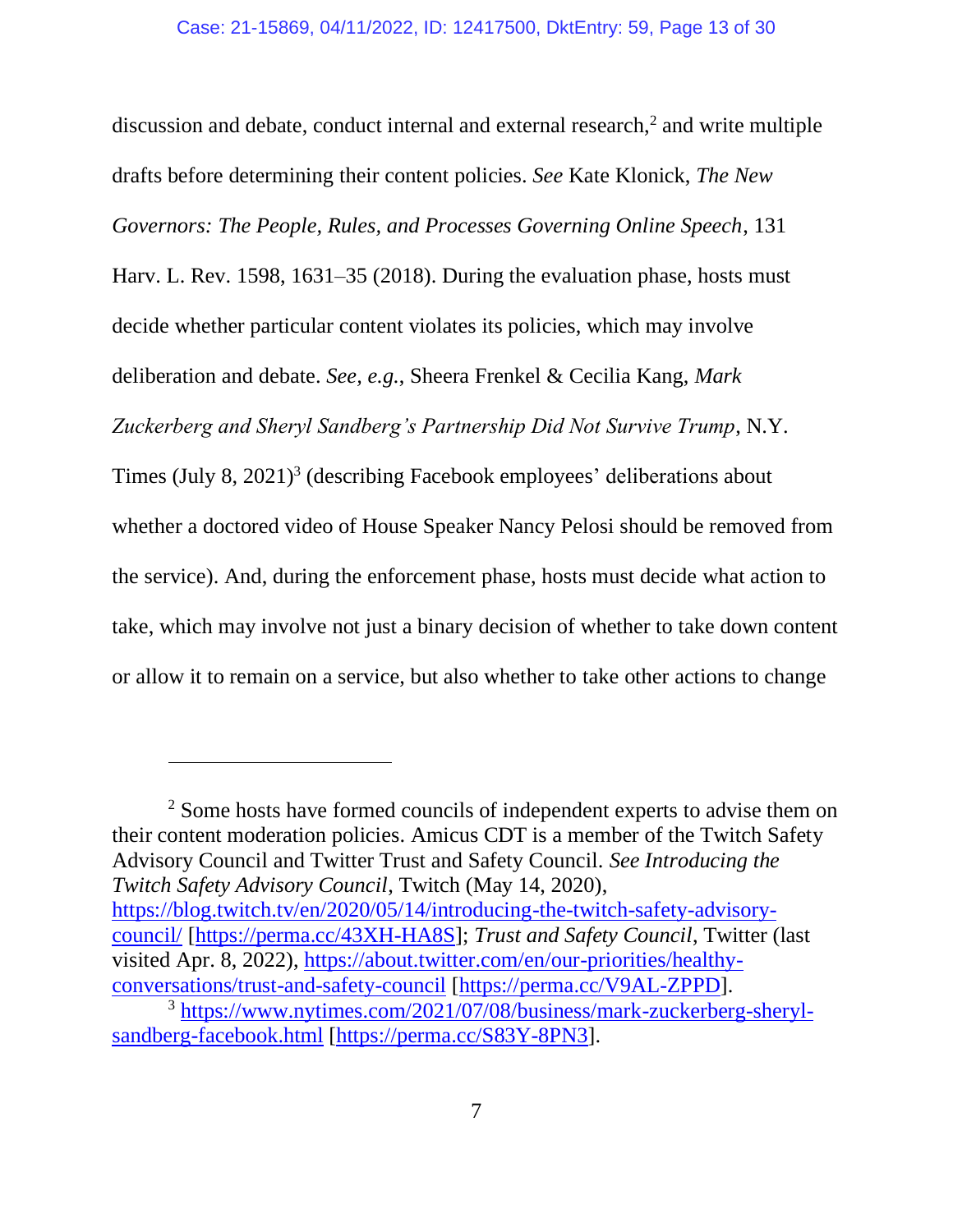#### Case: 21-15869, 04/11/2022, ID: 12417500, DktEntry: 59, Page 14 of 30

the manner or place in which content is displayed or add the host's own affirmative speech. *See* Eric Goldman*, Content Moderation Remedies*, 28 Mich. Tech. L. Rev. 1, 23–39 (2021) (describing enforcement actions such as fact-checks or a warning before users may access the content; decreasing the availability of some or all of a user's posts; or choosing not to recommend the content).

In practice, content moderation differs from host to host. Different hosts permit different types of content on their services, depending on the audiences or interests to which they are targeted and the host's determination of what kinds of content are beneficial or detrimental to its users. In addition, hosts may strictly control the user-generated content that is published on their services, allow relatively unmoderated forums for discussion, or set the dial somewhere in between. *See* Nellie Bowles, *The Complex Debate Over Silicon Valley's Embrace of Content Moderation*, N.Y. Times (June 5, 2020); <sup>4</sup> Will Duffield, *Two Cheers For Unfiltered Information*, Techdirt (May 29, 2020). 5

<sup>4</sup> [https://www.nytimes.com/2020/06/05/technology/twitter-trump-facebook](https://www.nytimes.com/2020/06/05/technology/twitter-trump-facebook-moderation.html)[moderation.html](https://www.nytimes.com/2020/06/05/technology/twitter-trump-facebook-moderation.html) [\[https://perma.cc/M3CK-QSQG\]](https://perma.cc/M3CK-QSQG).

<sup>5</sup> [https://www.techdirt.com/articles/20200527/11282644589/two-cheers](https://www.techdirt.com/articles/20200527/11282644589/two-cheers-unfiltered-information.shtml)[unfiltered-information.shtml](https://www.techdirt.com/articles/20200527/11282644589/two-cheers-unfiltered-information.shtml) [\[https://perma.cc/B2NF-DV53\]](https://perma.cc/B2NF-DV53).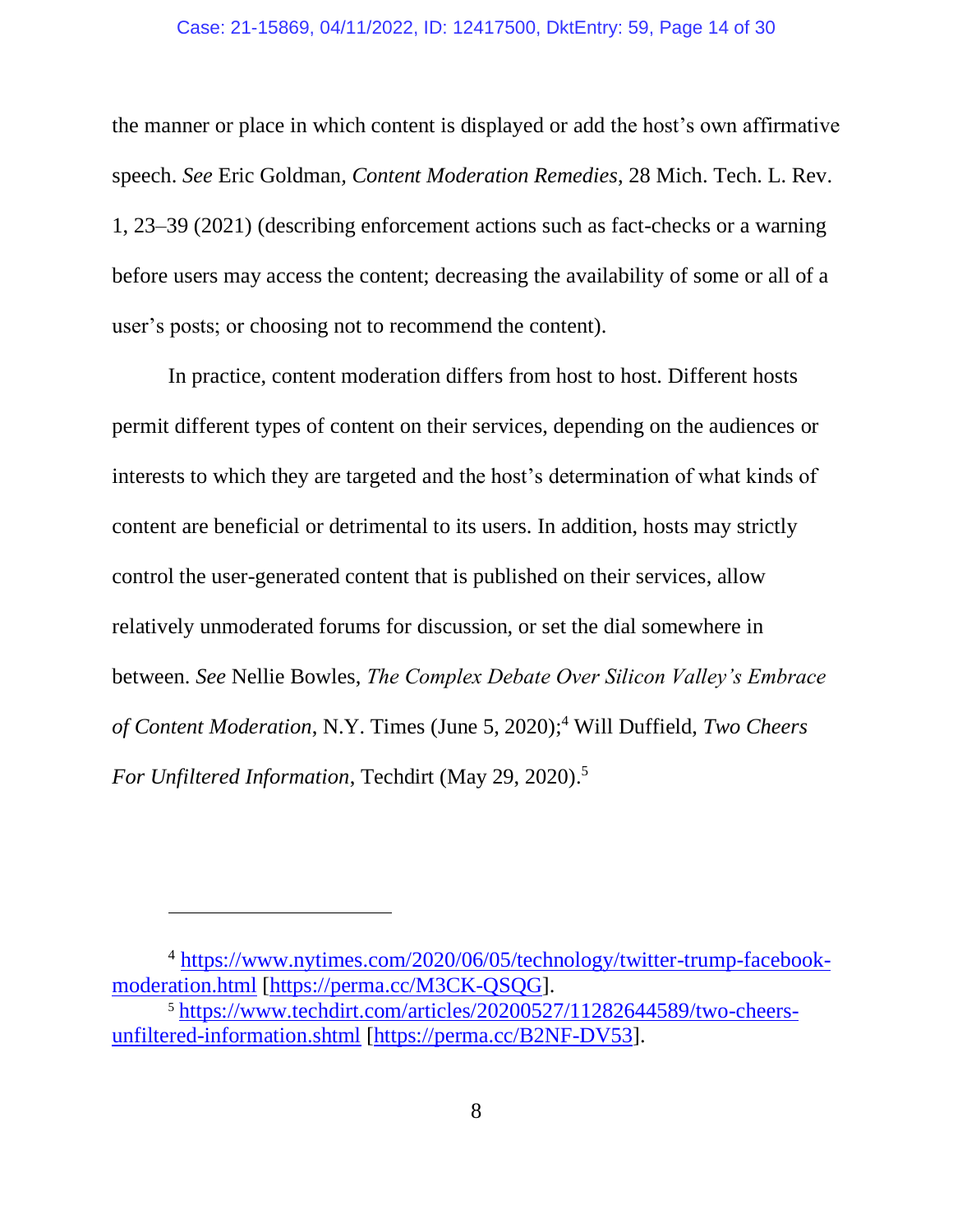The availability of a range of services with different content moderation policies and approaches, free from unconstitutional government interference, benefits users by providing them with diverse options from which to choose the service that meets their needs for speaking and gathering information. For example, users may choose a service aimed at children that moderates specific content that the host determines is inappropriate for minors. *See Community*  Guidelines, Kinzoo (last visited Apr. 8, 2022)<sup>6</sup> (prohibiting, on a private messaging app for kids and parents, the sharing of content that is inappropriate for children including "bad words or external links"). Other users may desire a service that moderates content to create an environment suitable for discussions of sensitive issues, such as mental health. *See, e.g.*, Kyle Vanhemert, *A Social Network Designed to Combat Depression*, Wired (Apr. 1, 2015). 7

Content moderation also allows users to participate in online services targeted towards their interests, by empowering hosts to control the particular topics discussed on their services. For example, a host may permit only user-

<sup>6</sup> <https://kinzoo.com/community-guidelines/> [\[https://perma.cc/W2LL-6TRJ\]](https://perma.cc/W2LL-6TRJ).

<sup>7</sup> [https://www.wired.com/2015/04/social-network-designed-combat](https://www.wired.com/2015/04/social-network-designed-combat-depression/)[depression/](https://www.wired.com/2015/04/social-network-designed-combat-depression/) [\[https://perma.cc/JC4M-72D4\]](https://perma.cc/JC4M-72D4).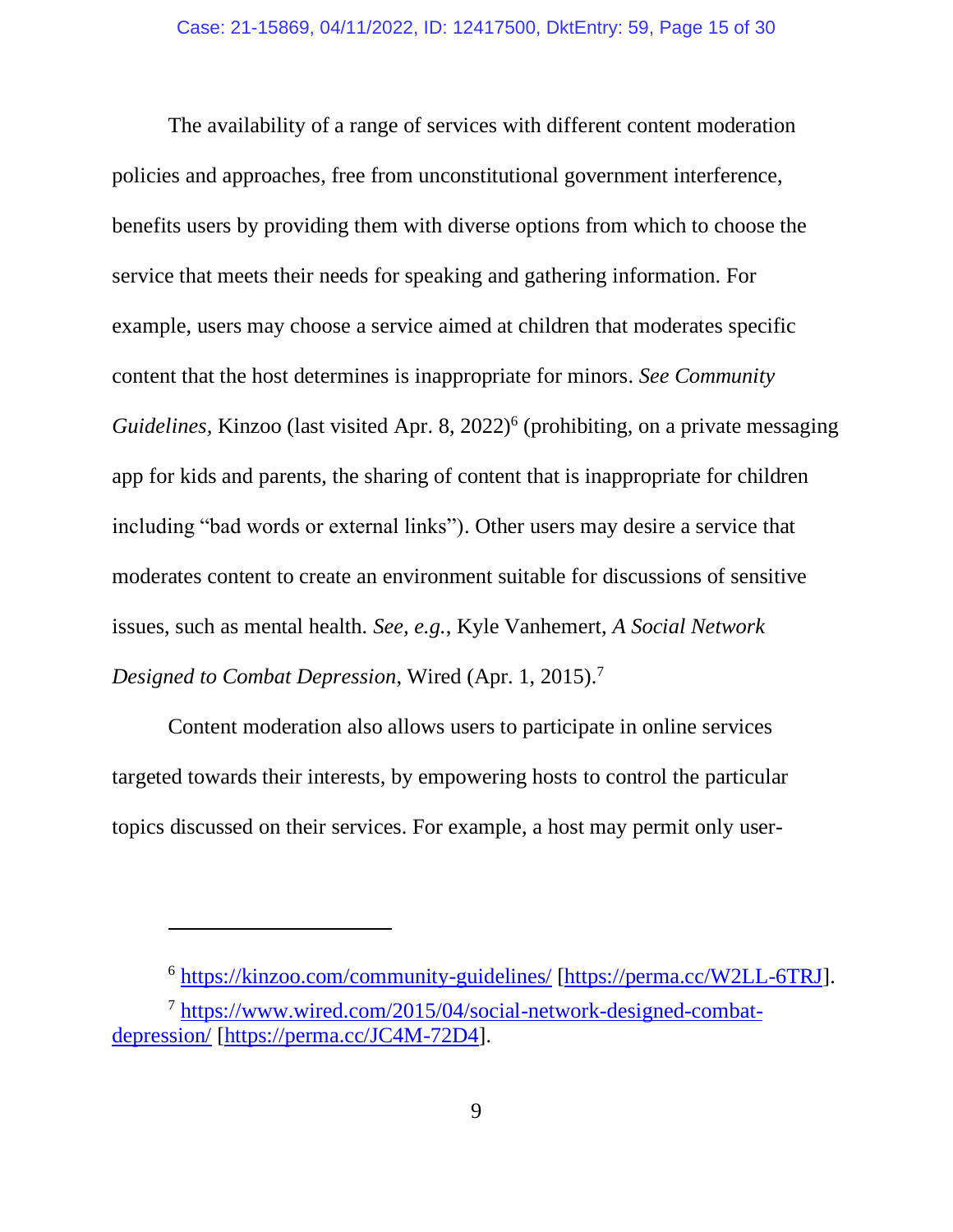#### Case: 21-15869, 04/11/2022, ID: 12417500, DktEntry: 59, Page 16 of 30

generated content that discusses particular subject matter on its service, such as knitting and other fiber arts, *see About Ravelry*, Ravelry (last visited Apr. 8, 2022) 8 or books, *see About Goodreads*, Goodreads (last visited Apr. 8, 2022). 9

In addition, content moderation allows a host to remove content from its service that it determines is detrimental to users or that users do not wish to see. Many popular social media companies prohibit hate speech,  $10$  harassment,  $11$ promotion of suicide and self-injury,<sup>12</sup> and other content that the host believes are not in users' best interests or that users do not want to encounter. Users benefit because they can choose services where they will not be exposed to content that they find undesirable.

<sup>8</sup> <https://www.ravelry.com/about> [\[https://perma.cc/A9WD-MGTY\]](https://perma.cc/A9WD-MGTY).

<sup>9</sup> <https://www.goodreads.com/about/us> [\[https://perma.cc/8XPX-VC2Z\]](https://perma.cc/8XPX-VC2Z).

<sup>10</sup> *See, e.g.*, *Hateful Conduct Policy*, Twitter (last visited Apr. 8, 2022), <https://help.twitter.com/en/rules-and-policies/hateful-conduct-policy> [\[https://perma.cc/D6GU-9P9Y\]](https://perma.cc/D6GU-9P9Y).

<sup>11</sup> *See, e.g.*, *Harassment & Cyberbullying Policies*, YouTube (last visited Apr. 8, 2022),

[https://support.google.com/youtube/answer/2802268?hl=en&ref\\_topic=9282436](https://support.google.com/youtube/answer/2802268?hl=en&ref_topic=9282436) [\[https://perma.cc/3SE7-8HML\]](https://perma.cc/3SE7-8HML).

<sup>12</sup> *See, e.g.*, *Suicide & Self Harm*, TikTok (last visited Apr. 8, 2022), <https://www.tiktok.com/safety/en/suicide-self-harm/> [\[https://perma.cc/X69E-](https://perma.cc/X69E-383M)[383M\]](https://perma.cc/X69E-383M).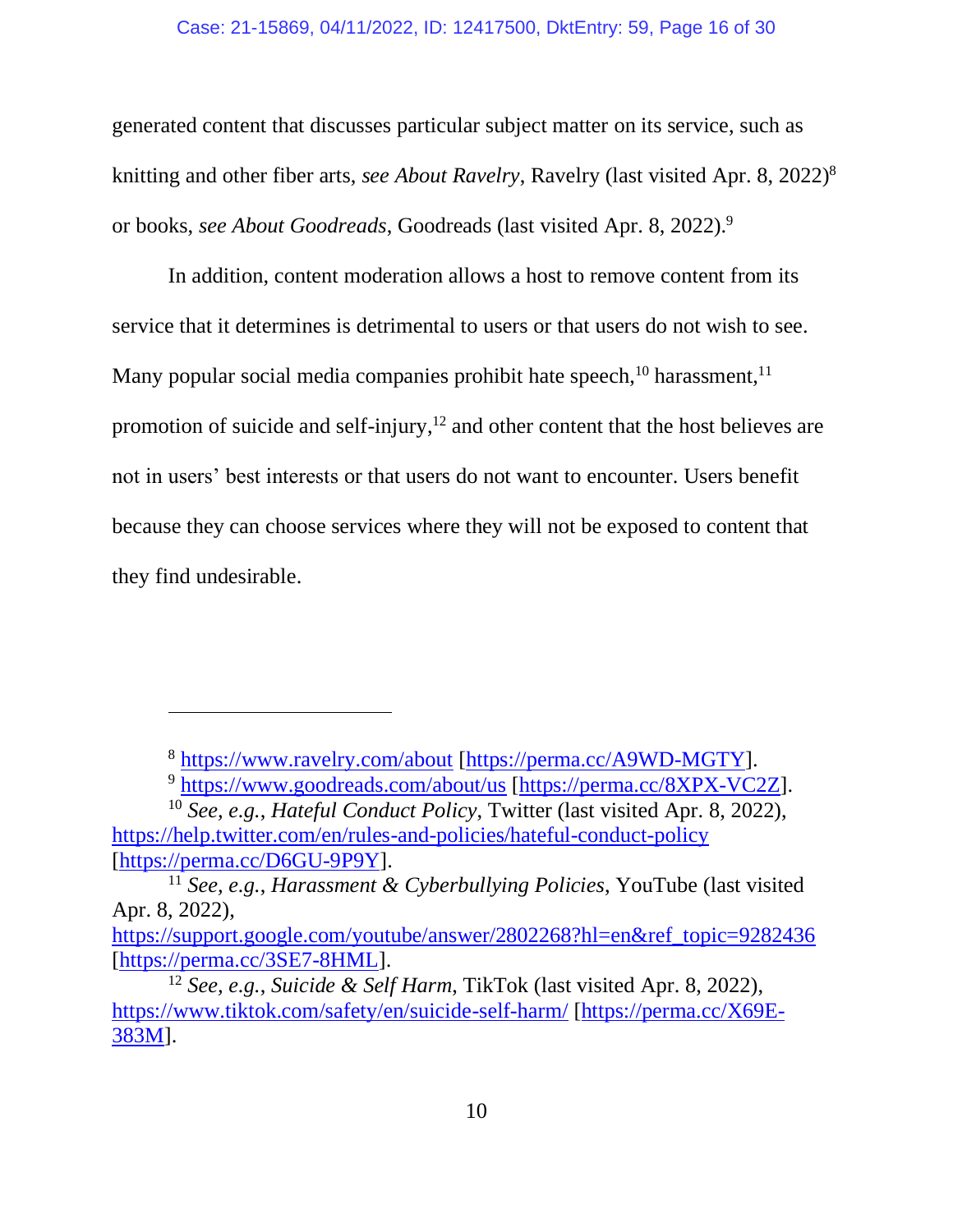B. A retaliatory government investigation into a host's content moderation decisions chills content moderation from the moment it begins.

An investigation and CID from a state attorney general for documents about a host's content moderation practices—particularly when coupled with the attorney general's critical public statements about the host's content moderation decisions—send a strong message of disapproval and threat of legal consequences for the host if it continues its "disfavored" content moderation actions. Hosts targeted by a CID as part of a state attorney general's retaliatory investigation will fear harsh legal consequences if they continue content moderation practices like those that sparked the investigation. In the face of such retaliation, a host may believe that the state attorney general will treat it more leniently or drop an investigation entirely if it ceases the content moderation practices with which the attorney general disagrees. *See, e.g.*, Elizabeth Dwoskin et al., *Major Social Media Platforms Ban Russian State Media in Europe*, Wash. Post (Mar. 1, 2022)<sup>13</sup> (reporting that several online services banned RT and Sputnik in Europe despite

<sup>13</sup> [https://www.washingtonpost.com/technology/2022/03/01/youtube-tiktok](https://www.washingtonpost.com/technology/2022/03/01/youtube-tiktok-facebook-state-media-ban/)[facebook-state-media-ban/](https://www.washingtonpost.com/technology/2022/03/01/youtube-tiktok-facebook-state-media-ban/) [\[https://perma.cc/U98R-B9LB\]](https://perma.cc/U98R-B9LB).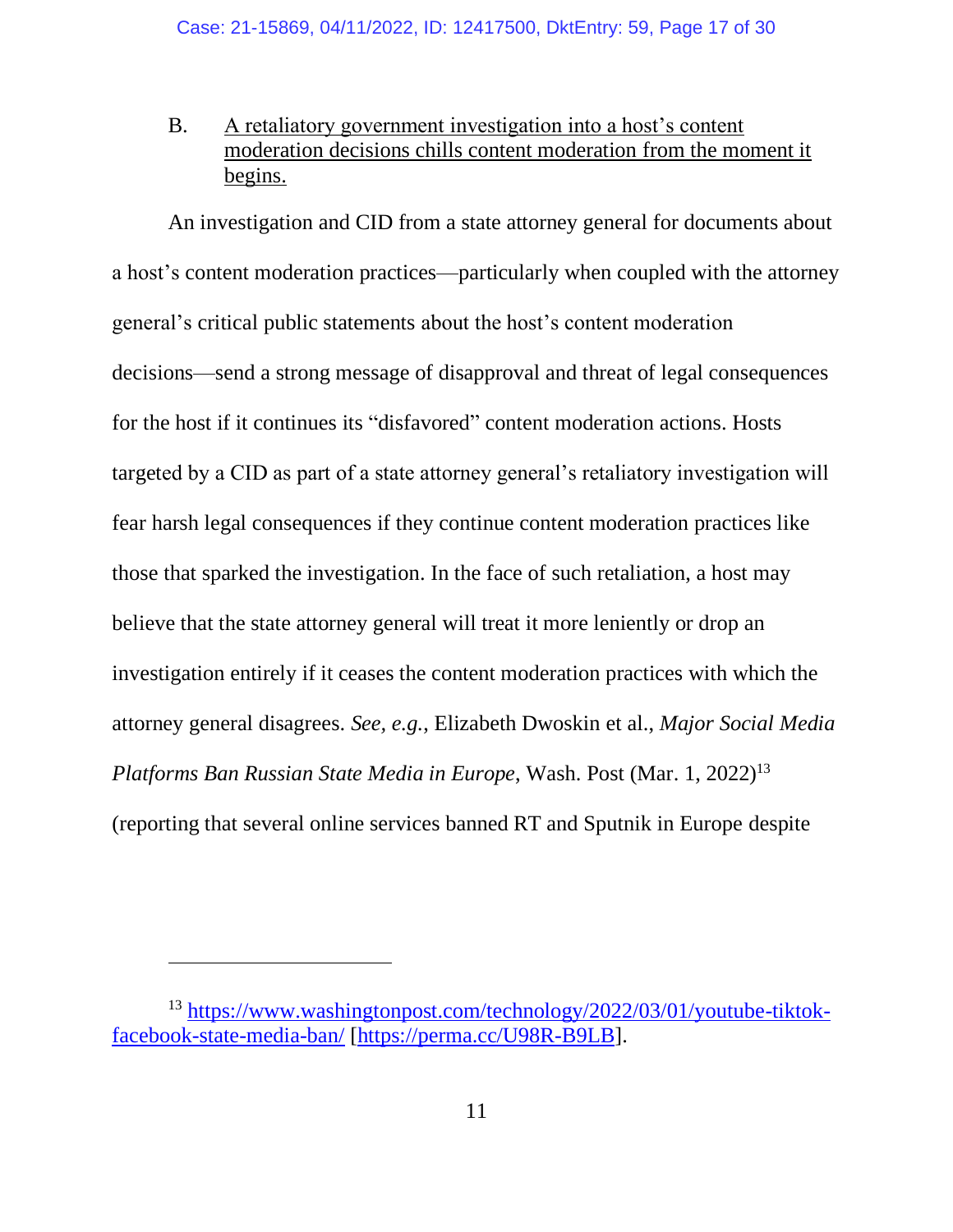#### Case: 21-15869, 04/11/2022, ID: 12417500, DktEntry: 59, Page 18 of 30

initial resistance to outright bans, because of pressure from European government officials and "fear" of European regulators).

Enforcement of the CID is not necessary for a host to be chilled. *See Dombrowski v. Pfister*, 380 U.S. 479, 486 (1965) (explaining that "the threat of sanctions may deter [speech]. . . almost as potently as the actual application of sanctions" (quoting *NAACP v. Button*, 371 U.S. 415, 433 (1963))); *Bantam Books, Inc. v. Sullivan*, 372 U.S. 58, 67 (1963) (describing the chilling effect that "the threat of invoking legal sanctions and other means of coercion, persuasion, and intimidation" can have on speech). Rather, its chilling effect begins from the moment the investigation is announced and the CID is issued, because from that moment a host is under an ongoing obligation to provide the documents sought in the CID, and its content moderation actions are subject to government scrutiny, all backed up by the threat of enforcement. Even if the host may seek to raise First Amendment and other defenses in a subsequent enforcement proceeding, it cannot be assured those defenses will succeed. Thus, even before the CID is enforced, a host will be pressured to engage in self-censorship.

This pre-enforcement chilling effect is especially strong when, as in this case, a CID is continuing—demanding not only existing documents but also new documents that a host creates concerning content moderation. A continuing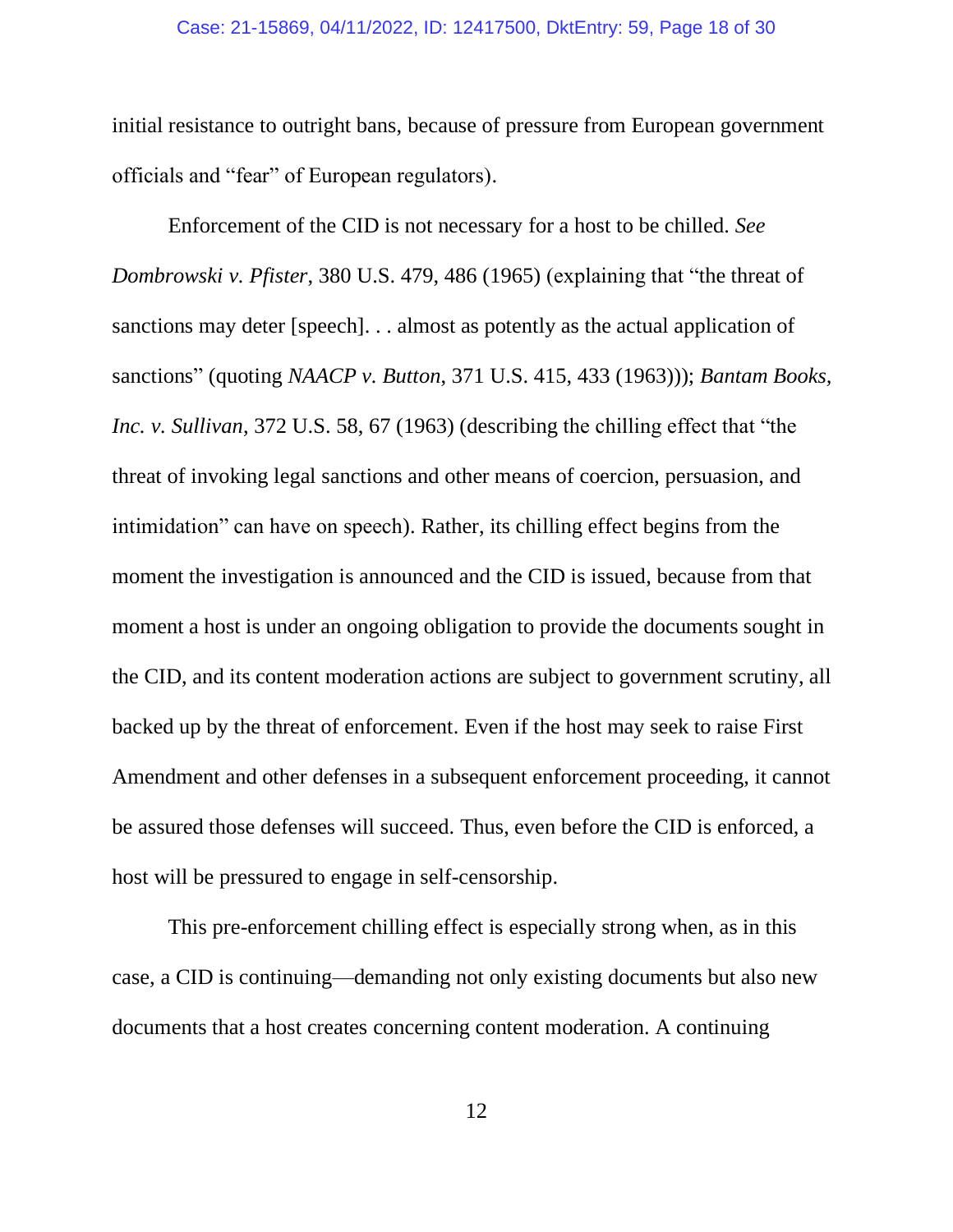retaliatory CID creates the risk that confidential information about how the host engages in content moderation going forward will be exposed to a hostile government official. A host may fear the exposure of sensitive information—such as internal deliberations—about changes to its content moderation policies or particular content moderation decisions, especially those that politicians or others are likely to criticize. *See Herbert v. Lando*, 441 U.S. 153, 174 (1979) (recognizing that the First Amendment forbids subjecting the editorial process "to private or official examination merely to satisfy curiosity or to serve some general end such as the public interest"). As a result, the host may forgo making certain content moderation decisions or updates to its content policies entirely after the CID is issued but before it is enforced.

Moreover, retaliatory investigations and CIDs may have particularly strong chilling effects on smaller hosts and startup companies even pre-enforcement, because of their immediate and burdensome financial impact. An investigation and CID will require a host to devote staff and potentially hire legal counsel to negotiate the scope of the investigation, compile and review responsive documents, and formulate potential challenges to it. *See, e.g.* Decl. of Matthew Williams in Supp. of Pl. Twitter, Inc.'s Mot. for a TRO, *Twitter v. Paxton*, 3:21-cv-01644 ¶¶ 8, 10 (N.D. Cal.), Dkt. No. 5-1. Smaller and startup services, in particular, may be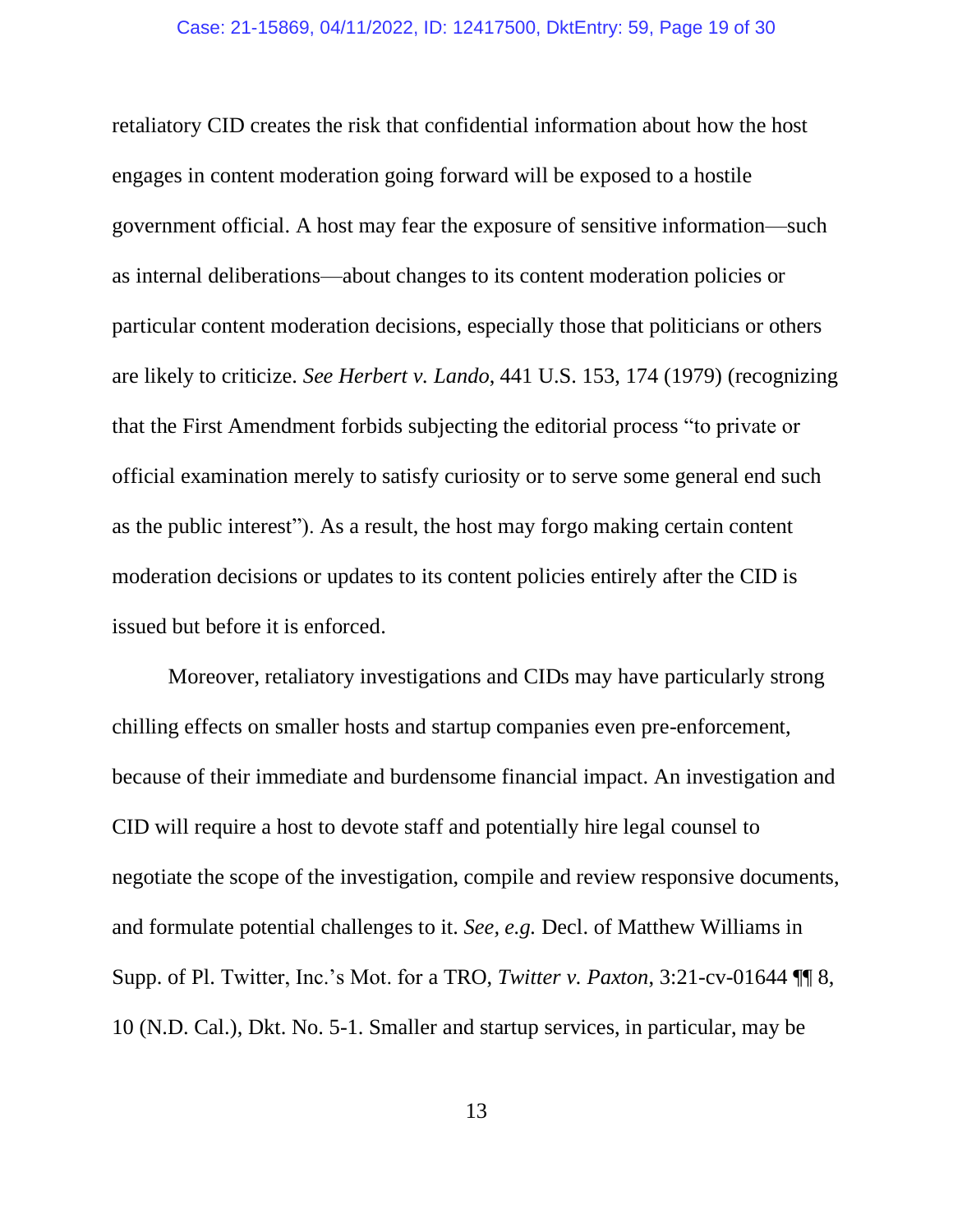unable to afford such costs. *See, e.g.*, Christine Lagorio-Chafkin, *"A 'Holy Shit' Moment": How Steve Huffman and Alexis Ohanian Built Reddit, the "Front Page of the Internet"*, Vanity Fair (Sept. 24, 2018)<sup>14</sup> (reporting that the social media site Reddit was started with a \$12,000 grant). Startup companies with an outstanding CID may also struggle to attract necessary funding while under the cloud of an investigation. *See* Sean Peek, *3 Examples of Venture Capital Due Diligence Checklists*, U.S. Chamber of Commerce (last visited Apr. 8, 2022) <sup>15</sup> (explaining that potential investors will consider a startup's "outstanding legal issues" when conducting due diligence reviews). That smaller or newer services may be particularly vulnerable to pressure from a retaliatory CID may make these companies especially tempting targets to a government official who disagrees with their content moderation decisions.

# C. The Panel decision, if permitted to stand, will harm the public.

The Panel's holding that Twitter's claim is not prudentially ripe allows the chilling effects of a retaliatory investigation to continue unabated unless and until

<sup>&</sup>lt;sup>14</sup> [https://www.vanityfair.com/news/2018/09/how-steve-huffman-and-alexis](https://www.vanityfair.com/news/2018/09/how-steve-huffman-and-alexis-ohanian-built-reddit)[ohanian-built-reddit](https://www.vanityfair.com/news/2018/09/how-steve-huffman-and-alexis-ohanian-built-reddit) [\[https://perma.cc/4TBA-MH6Q\]](https://perma.cc/4TBA-MH6Q).

<sup>15</sup> [https://www.uschamber.com/co/run/business-financing/venture-capital](https://www.uschamber.com/co/run/business-financing/venture-capital-due-diligence-checklist)[due-diligence-checklist](https://www.uschamber.com/co/run/business-financing/venture-capital-due-diligence-checklist) [\[https://perma.cc/A85P-3YFJ\]](https://perma.cc/A85P-3YFJ).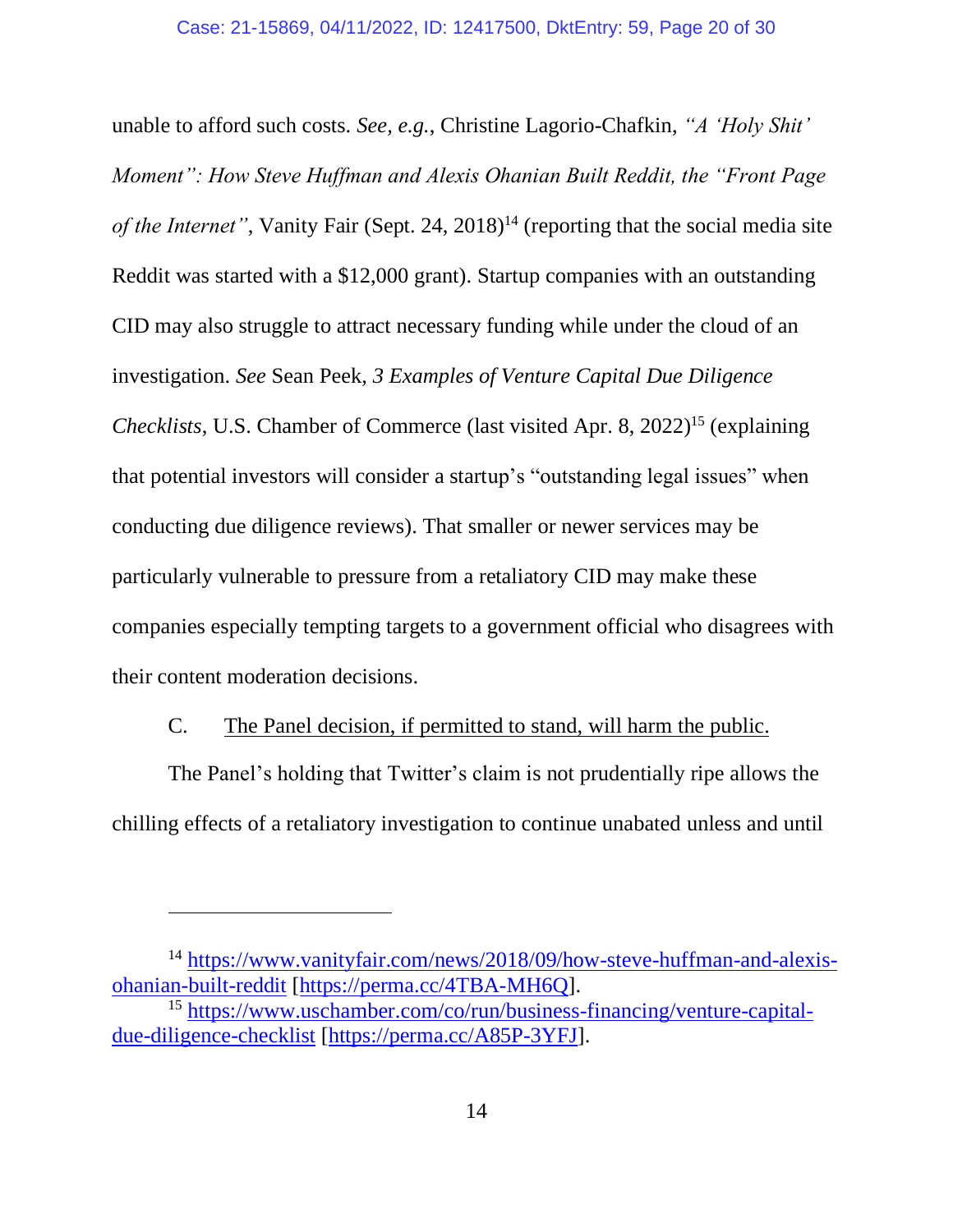#### Case: 21-15869, 04/11/2022, ID: 12417500, DktEntry: 59, Page 21 of 30

the CID is enforced or the investigation results in bringing an enforcement action. As long as a retaliatory investigation and CID remain pending, a host will be pressured to refrain from engaging in content moderation decisions of the kind that are targeted by the CID. The Panel decision harms the public by permitting this ongoing chilling effect.

Chilling hosts' content moderation negatively impacts users and the public because they rely on hosts to regularly update their content policies and moderate content that may negatively impact users' experience on the service and the public interest more broadly. For example, shortly after the start of the novel coronavirus pandemic, multiple prominent social media companies updated their content policies to respond to misinformation about COVID-19. *See, e.g.*, Craig Silverman, *Pinterest is Blocking Coronavirus Searches, and People are Very Happy About It*, BuzzFeed (Mar. 13, 2020).<sup>16</sup> Similarly, following the attack on the U.S. Capitol on January 6, 2021, some social media companies began removing content praising the incident or calling for further violence. *See, e.g.*, Guy Rosen & Monika Bickert,

<sup>16</sup> [https://www.buzzfeednews.com/article/craigsilverman/pinterest-is](https://www.buzzfeednews.com/article/craigsilverman/pinterest-is-blocking-coronavirus-searches-and-people-are)[blocking-coronavirus-searches-and-people-are](https://www.buzzfeednews.com/article/craigsilverman/pinterest-is-blocking-coronavirus-searches-and-people-are) [\[https://perma.cc/X5C4-NQUF\]](https://perma.cc/X5C4-NQUF).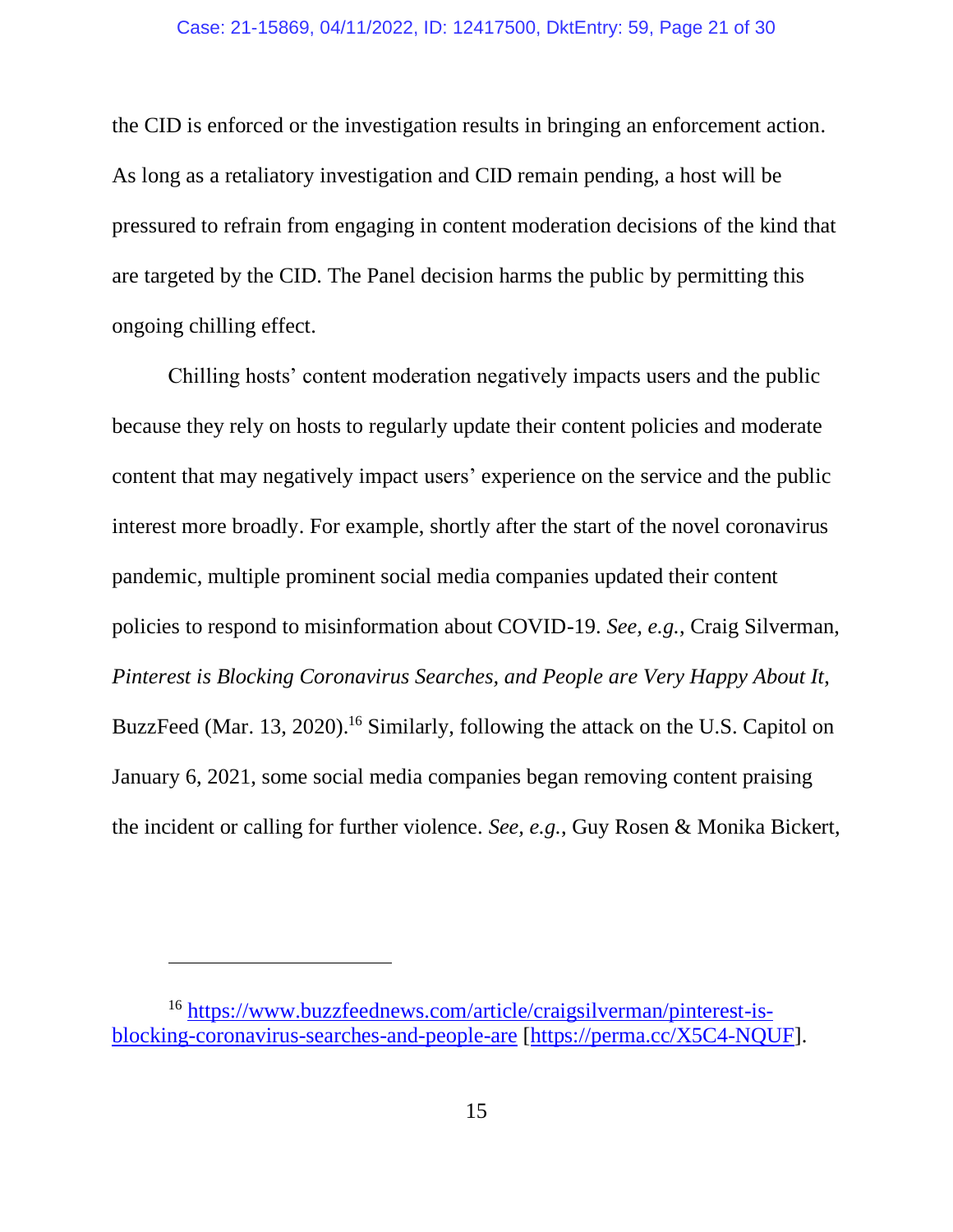*Our Response to the Violence in Washington*, Meta (Jan. 6, 2021); <sup>17</sup> Twitter Safety, *An Update Following the Riots in Washington, DC*, Twitter (Jan. 12, 2021). <sup>18</sup> More recently, several hosts have responded to Russia's invasion of Ukraine by making changes to their content moderation policies or practices. For example, hosts have blocked, labeled, demonetized, or deprioritized Russian state-sponsored media outlets and made other changes to their content policies or their enforcement to combat disinformation about the war. *See Russia, Ukraine, and Social Media and Messaging Apps*, Human Rights Watch (Mar. 16, 2022); <sup>19</sup> Matt Binder, *What Social Media Platforms are Doing to Stop Misinformation About Russia's Invasion Of Ukraine*, Mashable (Mar. 3, 2022). 20

To be sure, some of these moderation decisions may be controversial and spark disagreement. But it is precisely those types of controversial decisions that are likely to prompt retaliatory investigations. And the First Amendment makes

<sup>17</sup> [https://about.fb.com/news/2021/01/responding-to-the-violence-in](https://about.fb.com/news/2021/01/responding-to-the-violence-in-washington-dc/)[washington-dc/](https://about.fb.com/news/2021/01/responding-to-the-violence-in-washington-dc/) [\[https://perma.cc/L3QS-LVPJ\]](https://perma.cc/L3QS-LVPJ).

<sup>&</sup>lt;sup>18</sup> [https://blog.twitter.com/en\\_us/topics/company/2021/protecting--the](https://blog.twitter.com/en_us/topics/company/2021/protecting--the-conversation-following-the-riots-in-washington--)[conversation-following-the-riots-in-washington--](https://blog.twitter.com/en_us/topics/company/2021/protecting--the-conversation-following-the-riots-in-washington--) [\[https://perma.cc/BZS8-RD28\]](https://perma.cc/BZS8-RD28).

<sup>19</sup> [https://www.hrw.org/news/2022/03/16/russia-ukraine-and-social-media](https://www.hrw.org/news/2022/03/16/russia-ukraine-and-social-media-and-messaging-apps)[and-messaging-apps](https://www.hrw.org/news/2022/03/16/russia-ukraine-and-social-media-and-messaging-apps) [\[https://perma.cc/K4J7-383B\]](https://perma.cc/K4J7-383B).

<sup>20</sup> <https://mashable.com/article/social-media-misinformation-ukraine-russia> [\[https://perma.cc/CSJ6-LMFB\]](https://perma.cc/CSJ6-LMFB).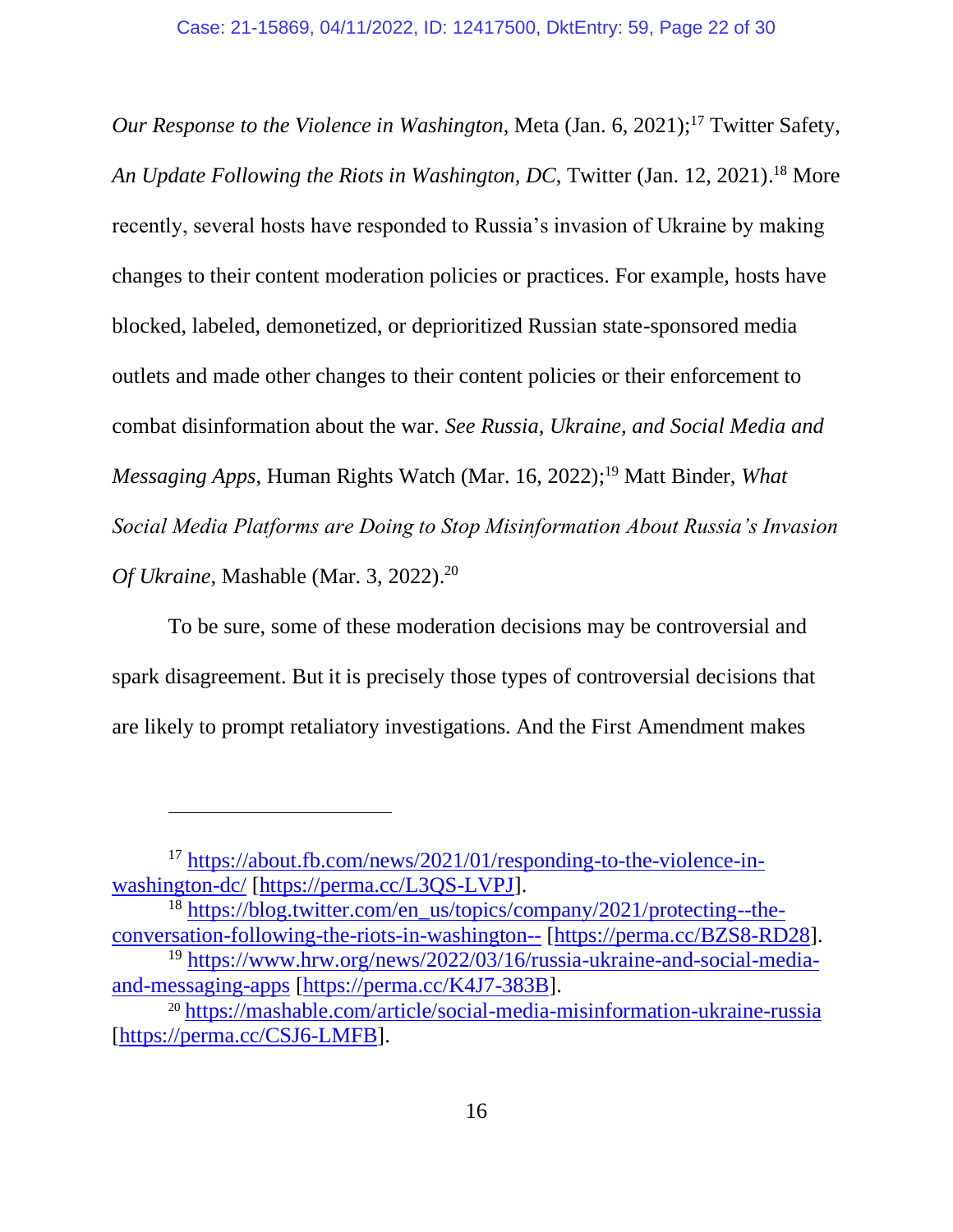#### Case: 21-15869, 04/11/2022, ID: 12417500, DktEntry: 59, Page 23 of 30

clear that government officials may not use the power of the state to coerce or punish content hosts that make editorial decisions with which those officials disagree. *See Hurley v. Irish-Am. Gay, Lesbian, & Bisexual Grp. of Bos.*, 515 U.S. 557, 574 (1995) (explaining that the purpose of the First Amendment's protection for speech is "to shield just those choices of content that in someone's eyes are misguided").

These editorial decisions, which are often aimed at protecting the public, could be chilled by a CID issued as part of a retaliatory government investigation of a host's content moderation practices, even before the CID is enforced. And, under the Panel's decision, a host would be unable to challenge such a retaliatory investigation and CID unless and until the CID were enforced. Moreover, because government investigations can continue indefinitely and CIDs can, like the one at issue here, require continuing production of responsive documents, the Panel's decision would allow government officials to maintain never-ending retaliatory investigations to chill the host's content moderation indefinitely.

# D. The Panel decision gives inadequate weight to hosts' First Amendment rights.

This Court has recognized that a chilling effect is a constitutionallyrecognized injury that constitutes "hardship" under the second prong of the

17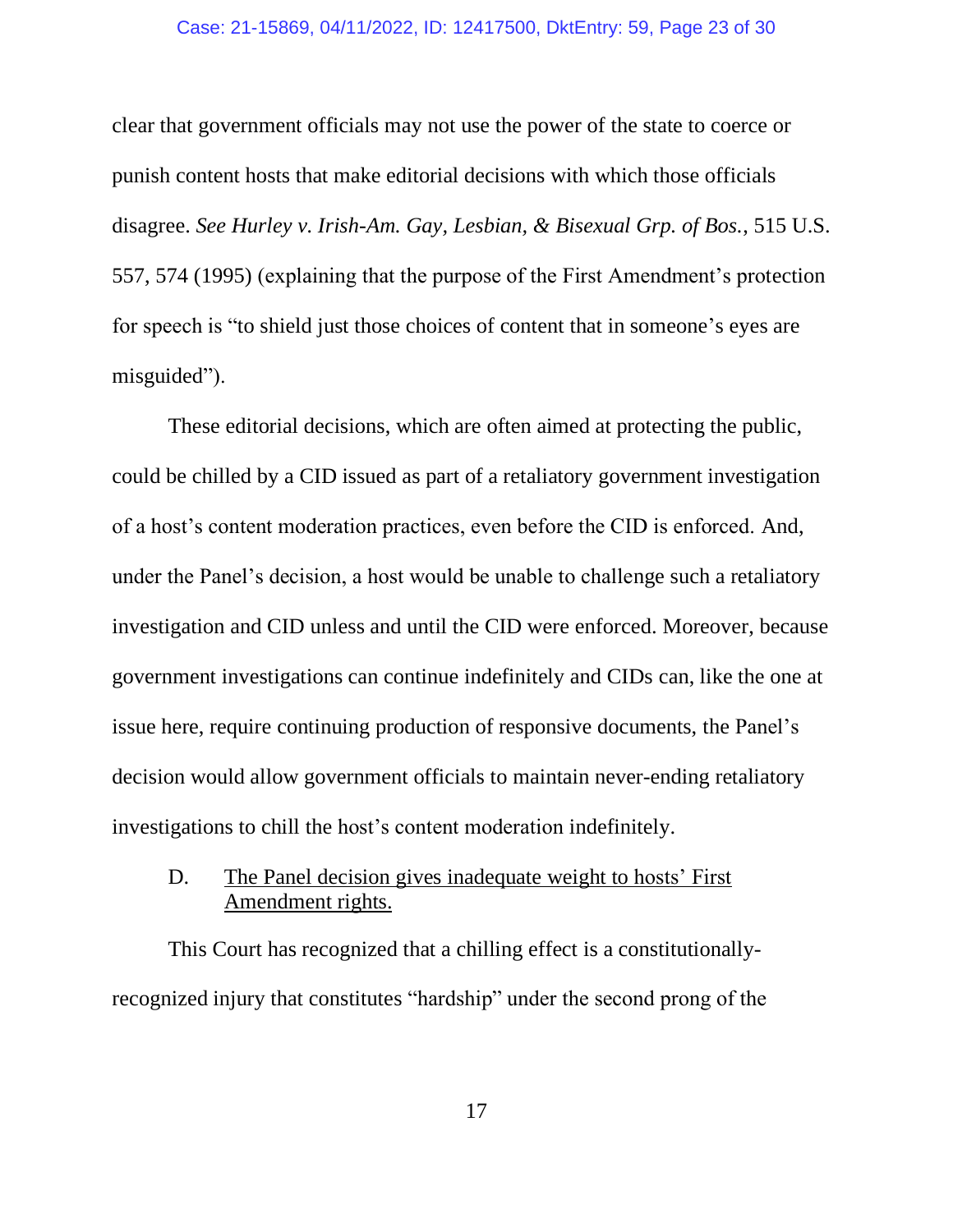prudential ripeness test. *Wolfson v. Brammer*, 616 F.3d 1045, 1060 (9th Cir. 2010). The Panel decision acknowledged that withholding consideration of Twitter's claims could lead to "some hardship for Twitter" because of the alleged chill of its First Amendment rights, but concluded that this hardship was "minimized" because Twitter could bring its First Amendment claim before AG Paxton brings an unfair trade practices suit. Op. 12.

This analysis gave inadequate weight to the irreversible harm inflicted on hosts' First Amendment interests from the chilling effect caused by a pending retaliatory investigation and CID. As the Supreme Court and this Court have recognized, "The loss of First Amendment freedoms, for even minimal periods of time," is an irreparable injury. *Elrod v. Burns*, 427 U.S. 347, 373 (1976); *AP v. Otter*, 682 F.3d 821, 826 (9th Cir. 2012) (quoting *Elrod*, 427 U.S. at 373), *amended by AP v. Otter*, 2012 U.S. App. LEXIS 11746 (9th Cir. June 8, 2012). Thus, the fact that Twitter could await enforcement of the CID—all the while being chilled from exercising its First Amendment right to engage in content moderation—does not minimize the hardship inflicted upon it. Indeed, in this case Twitter's ability to engage in content moderation has been chilled for more than a year, since AG Paxton initiated his investigation and issued the CID in January 2021. The Panel decision, if permitted to stand, will allow courts to improperly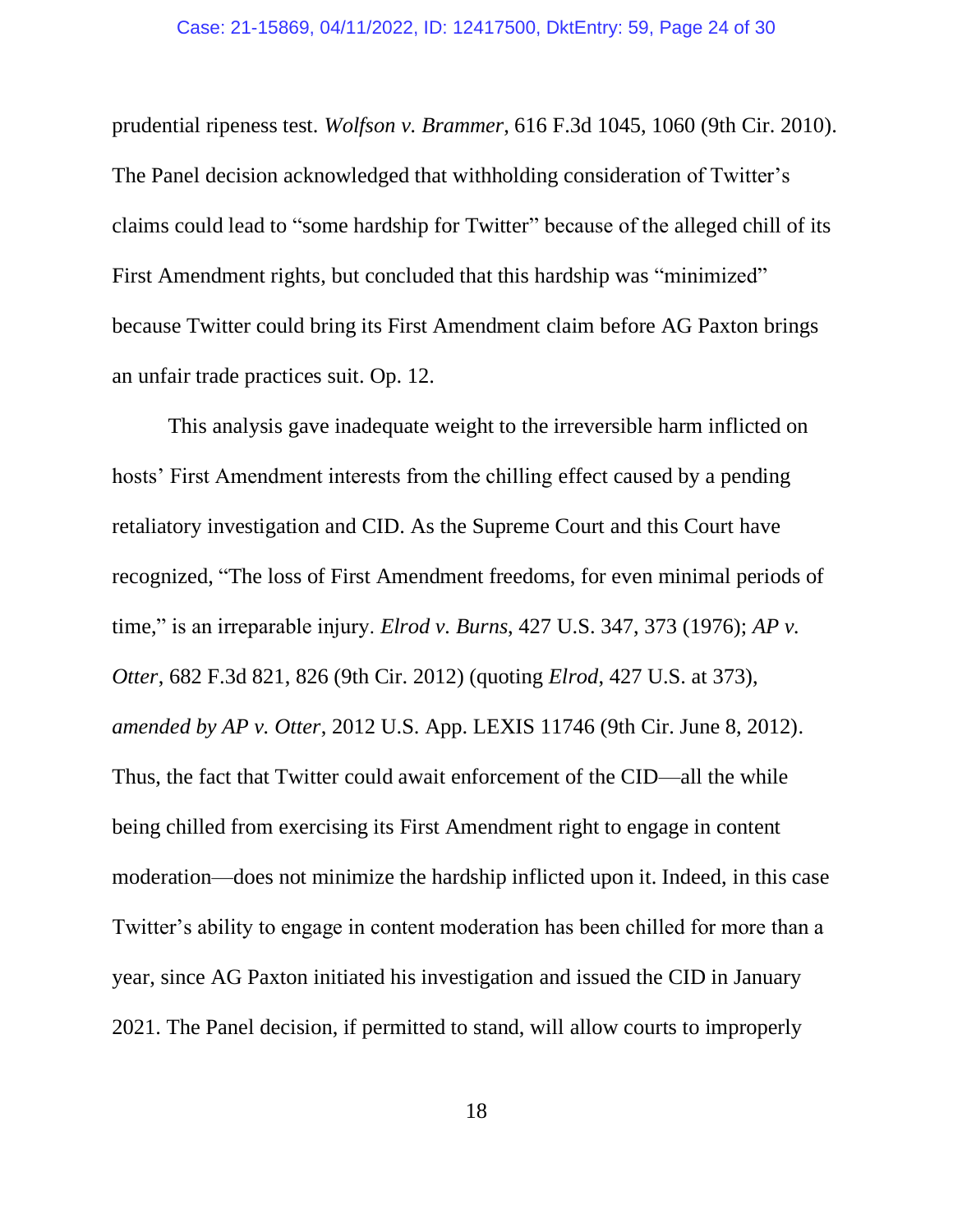discount the impact on a host's First Amendment rights when it is chilled from engaging in content moderation, for whatever length of time.

E. The Panel decision will encourage the trend of government officials using investigatory powers to retaliate against and censor content moderation decisions with which they disagree.

AG Paxton's retaliatory investigation of Twitter is of a piece with the growing trend of government officials using investigations to threaten and chill content moderation decisions with which they disagree. That makes the question presented in this case of even greater importance, because the Panel decision risks exacerbating this trend by allowing government officials to begin retaliatory investigations and issue investigatory demands to chill content moderation indefinitely.

AG Paxton is not the first to use the threat of a government investigation to retaliate against hosts of user-generated content for disfavored content moderation decisions. In 2018, then-U.S. Attorney General Jeff Sessions convened a meeting with state attorneys general to discuss concerns that technology companies were "'intentionally stifling the free exchange of ideas on their platforms.'" Olivia Solon, *Jeff Sessions Looks into Concerns Social Media Firms 'Stifle' Free Speech*,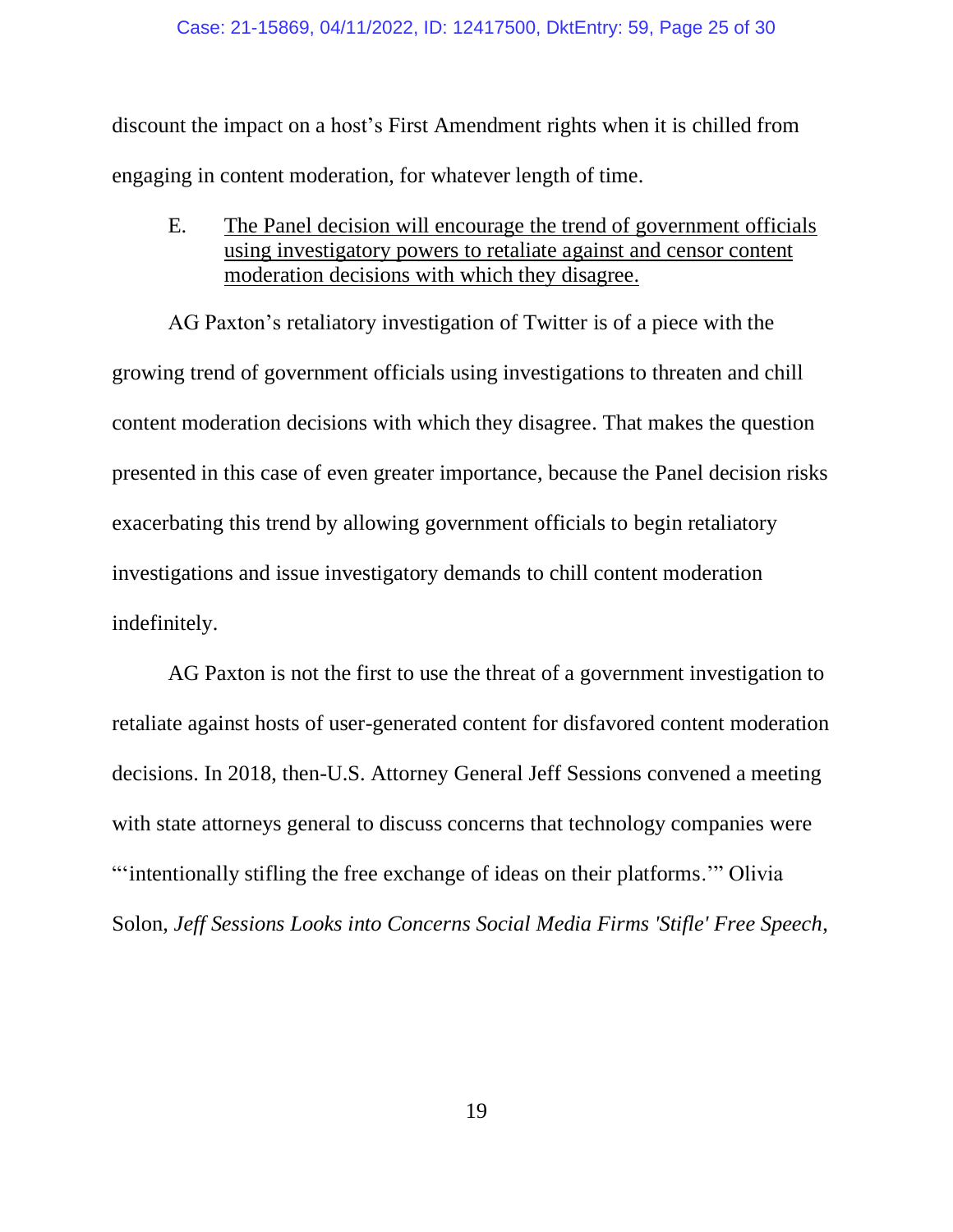Guardian (Sept. 5, 2018).<sup>21</sup> The announcement of the meeting followed claims from then-President Trump that Google's news services were "'rigged' against him," *id.*, and his repeated claims of "anti-conservative censorship" by Google, Facebook, and Twitter. Tony Romm, *Trump's Economic Adviser: 'We're Taking a Look' at Whether Google Searches Should be Regulated*, Wash. Post (Aug. 28, 2018). <sup>22</sup> This meeting was one of several blatant attempts by the Trump Administration to pressure hosts into refraining from moderating content. *See also, e.g.*, Exec. Order No. 13925, 85 FR 34079 (May 28, 2020), *revoked by* Exec. Order No. 14029, 86 FR 27025 (May 14, 2021).

Following AG Paxton's investigation, other state attorneys general have also begun similar investigations into social media platforms for allegedly censoring conservative speech, under the guise of state consumer protection law. For example, in April 2021, Indiana Attorney General Todd Rokita announced an investigation into Amazon, Apple, Facebook, Google, and Twitter centered on "conservative content censorship." Lawrence Andrea, *AG Todd Rokita* 

<sup>21</sup> [https://www.theguardian.com/us-news/2018/sep/05/jeff-sessions-social](https://www.theguardian.com/us-news/2018/sep/05/jeff-sessions-social-media-free-speech-conservative-views)[media-free-speech-conservative-views.](https://www.theguardian.com/us-news/2018/sep/05/jeff-sessions-social-media-free-speech-conservative-views)

<sup>22</sup> [https://www.washingtonpost.com/news/morning](https://www.washingtonpost.com/news/morning-mix/wp/2018/08/28/trump-wakes-up-googles-himself-and-doesnt-like-what-he-sees-illegal/)[mix/wp/2018/08/28/trump-wakes-up-googles-himself-and-doesnt-like-what-he](https://www.washingtonpost.com/news/morning-mix/wp/2018/08/28/trump-wakes-up-googles-himself-and-doesnt-like-what-he-sees-illegal/)[sees-illegal/](https://www.washingtonpost.com/news/morning-mix/wp/2018/08/28/trump-wakes-up-googles-himself-and-doesnt-like-what-he-sees-illegal/) [\[https://perma.cc/YZT7-PEJP\]](https://perma.cc/YZT7-PEJP).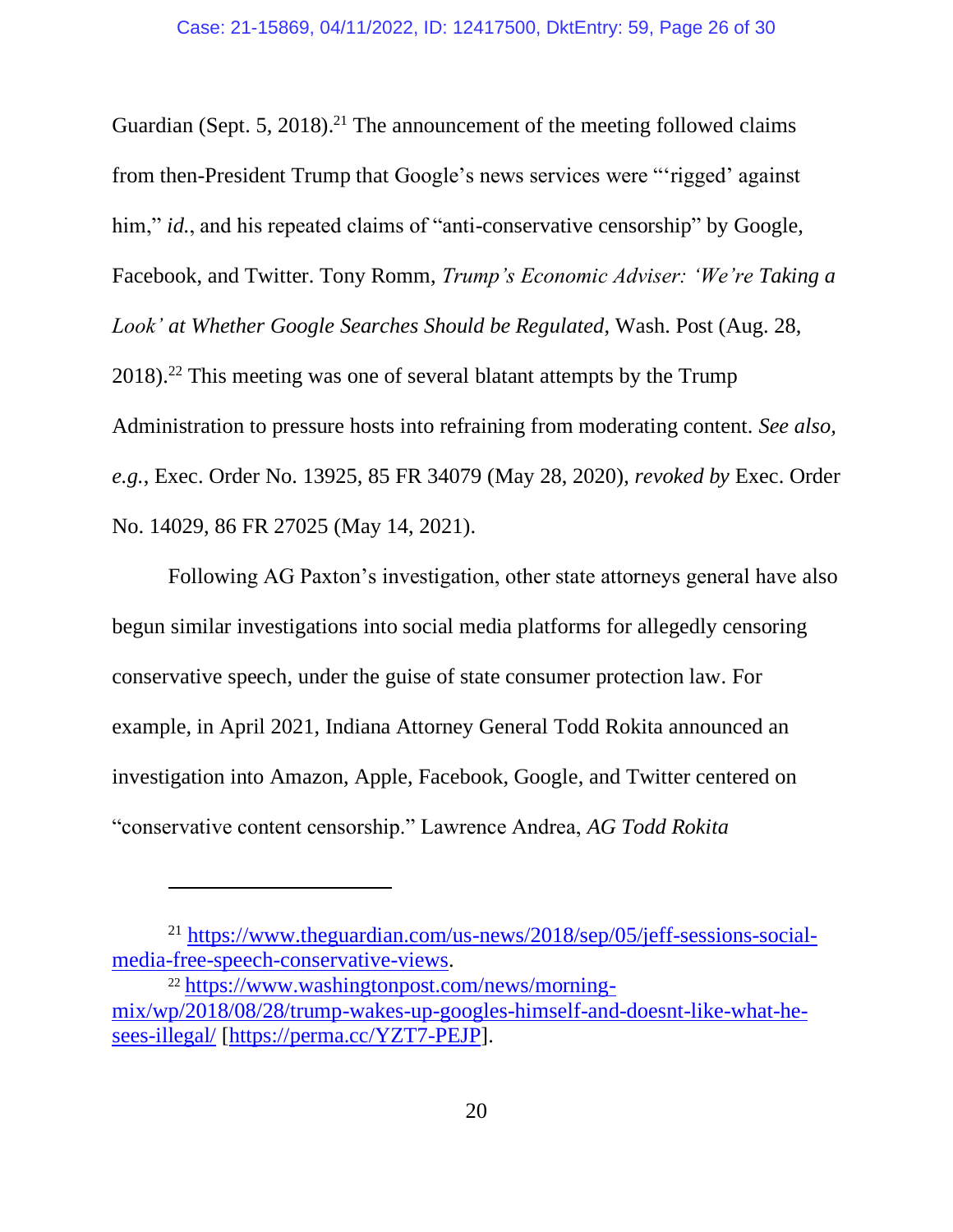*Investigating Big Tech Over What He Says is Conservative 'Censorship'*,

Indianapolis Star (Apr. 7, 2021). <sup>23</sup> AG Rokita had been harshly critical of social media content moderation decisions just two months before he launched his investigation, after Twitter flagged one of his own Tweets as containing a disputed claim of election fraud and posing a risk of violence.<sup>24</sup> *Id.*

Investigations targeting disfavored content moderation decisions are not limited to claims of anti-conservative bias. Washington, DC Attorney General Karl

<sup>24</sup> More broadly, states have generally become more active in trying to control hosts' content moderation decisions, with both Republican and Democratic state lawmakers adopting or proposing laws that would either prohibit or require hosts to make certain content moderation decisions, both of which the First Amendment forbids. *See, e.g.*, Fla. Stat. §§ 106.072, 287.137, 501.2041 ("SB 7072"); Tex. Bus. & Com. Code § 120.001 *et seq.*, Tex. Civ. Prac. & Rem. Code § 143A.001 *et seq.* ("HB 20"); Eugene Volokh, *New Colorado Bill Would Create Commission to Restrict "Hate Speech," "Fake News," "Conspiracy Theories" on Social Media Platforms*, Volokh Conspiracy (Mar. 2, 2021), [https://reason.com/volokh/2021/03/02/new-colorado-bill-would-create](https://reason.com/volokh/2021/03/02/new-colorado-bill-would-create-commission-to-restrict-hate-speech-fake-news-conspiracy-theories-on-social-media-platforms/)[commission-to-restrict-hate-speech-fake-news-conspiracy-theories-on-social](https://reason.com/volokh/2021/03/02/new-colorado-bill-would-create-commission-to-restrict-hate-speech-fake-news-conspiracy-theories-on-social-media-platforms/)[media-platforms/](https://reason.com/volokh/2021/03/02/new-colorado-bill-would-create-commission-to-restrict-hate-speech-fake-news-conspiracy-theories-on-social-media-platforms/) [\[https://perma.cc/H9SB-F56X\]](https://perma.cc/H9SB-F56X). Federal district courts have enjoined the only two such bills enacted into law so far, SB 7072 and HB 20, on First Amendment grounds. *See NetChoice, LLC v. Moody*, 546 F. Supp. 3d 1082 (N.D. Fla. 2021), *appeal docketed*, No. 21-12355 (11th Cir.); *NetChoice, LLC v. Paxton*, 2021 U.S. Dist. LEXIS 233460 (W.D. Tex. Dec. 1, 2021), *appeal docketed*, No. 21-51178 (5th Cir.).

<sup>23</sup> [https://www.indystar.com/story/news/crime/2021/04/07/todd-rokita](https://www.indystar.com/story/news/crime/2021/04/07/todd-rokita-investigating-facebook-google-apple-twitter/7120371002/)[investigating-facebook-google-apple-twitter/7120371002/](https://www.indystar.com/story/news/crime/2021/04/07/todd-rokita-investigating-facebook-google-apple-twitter/7120371002/) [\[https://perma.cc/V88V-](https://perma.cc/V88V-S2XY)[S2XY\]](https://perma.cc/V88V-S2XY).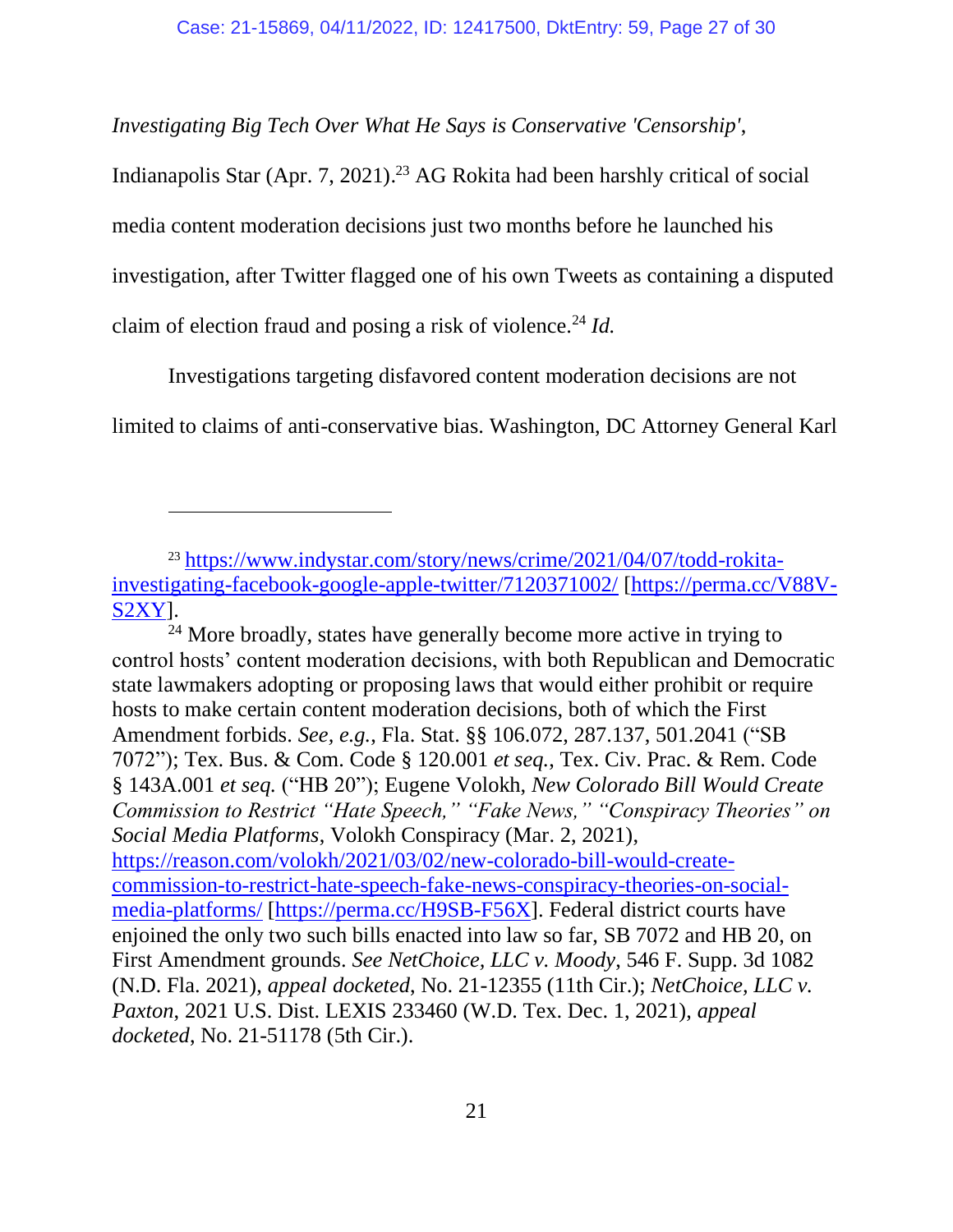Racine is investigating Facebook's handling of COVID-19 misinformation.

Cristiano Lima, *D.C. AG Subpoenas Facebook in Escalating Probe of Covid-19 Misinformation*, Politico (July 1, 2021). <sup>25</sup> AG Racine's office has explained that the investigation is intended to encourage Facebook to engage in more content moderation of COVID-19 vaccine misinformation on its service. *Id.* (stating that "AG Racine's investigation aims to make sure Facebook is truly taking all steps possible to minimize vaccine misinformation on its site and support public health"). As part of the investigation, AG Racine has subpoenaed Facebook, seeking records "identifying all groups, pages and accounts that have violated its policies against Covid-19 misinformation and documents detailing how many resources the tech giant has devoted to the cause." *Id.*

The Panel decision risks encouraging this unconstitutional trend of government officials investigating hosts for content moderation decisions with which they disagree. So long as officials do not seek to enforce a CID or bring enforcement action, the investigation can remain a sword of Damocles overhead, chilling the targeted host's content moderation. The Panel provides government

<sup>25</sup> [https://www.politico.com/news/2021/07/01/dc-ag-subpoenas-facebook-](https://www.politico.com/news/2021/07/01/dc-ag-subpoenas-facebook-497705)[497705](https://www.politico.com/news/2021/07/01/dc-ag-subpoenas-facebook-497705) [\[https://perma.cc/S3TX-S9YE\]](https://perma.cc/S3TX-S9YE).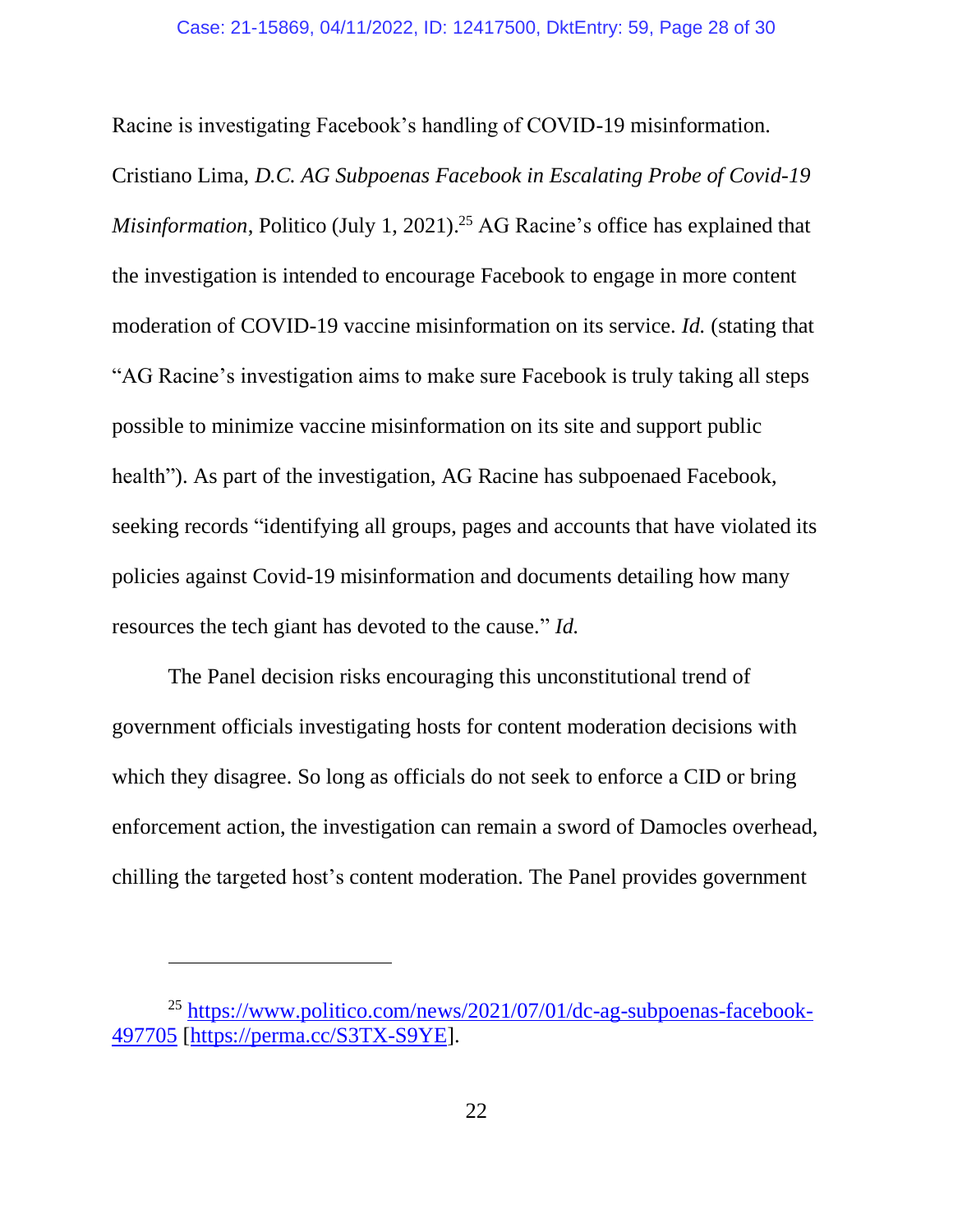officials with a powerful tool they can, and surely will, wield to unconstitutionally

chill online hosts' First Amendment rights.

# **CONCLUSION**

For the foregoing reasons, amici respectfully urge this Court to grant

Twitter's petition for panel rehearing and rehearing en banc.

Respectfully submitted,

/s/ *Caitlin Vogus*  Caitlin Vogus *Counsel of Record for Amici Curiae* Samir Jain Emma Llansó\* Center for Democracy & Technology 1401 K St. NW, Suite 200 Washington, DC 20005 Telephone: (202) 637-9800 Facsimile: (202) 637-0968 \* *Of counsel*

Dated: April 11, 2022 Washington, D.C.